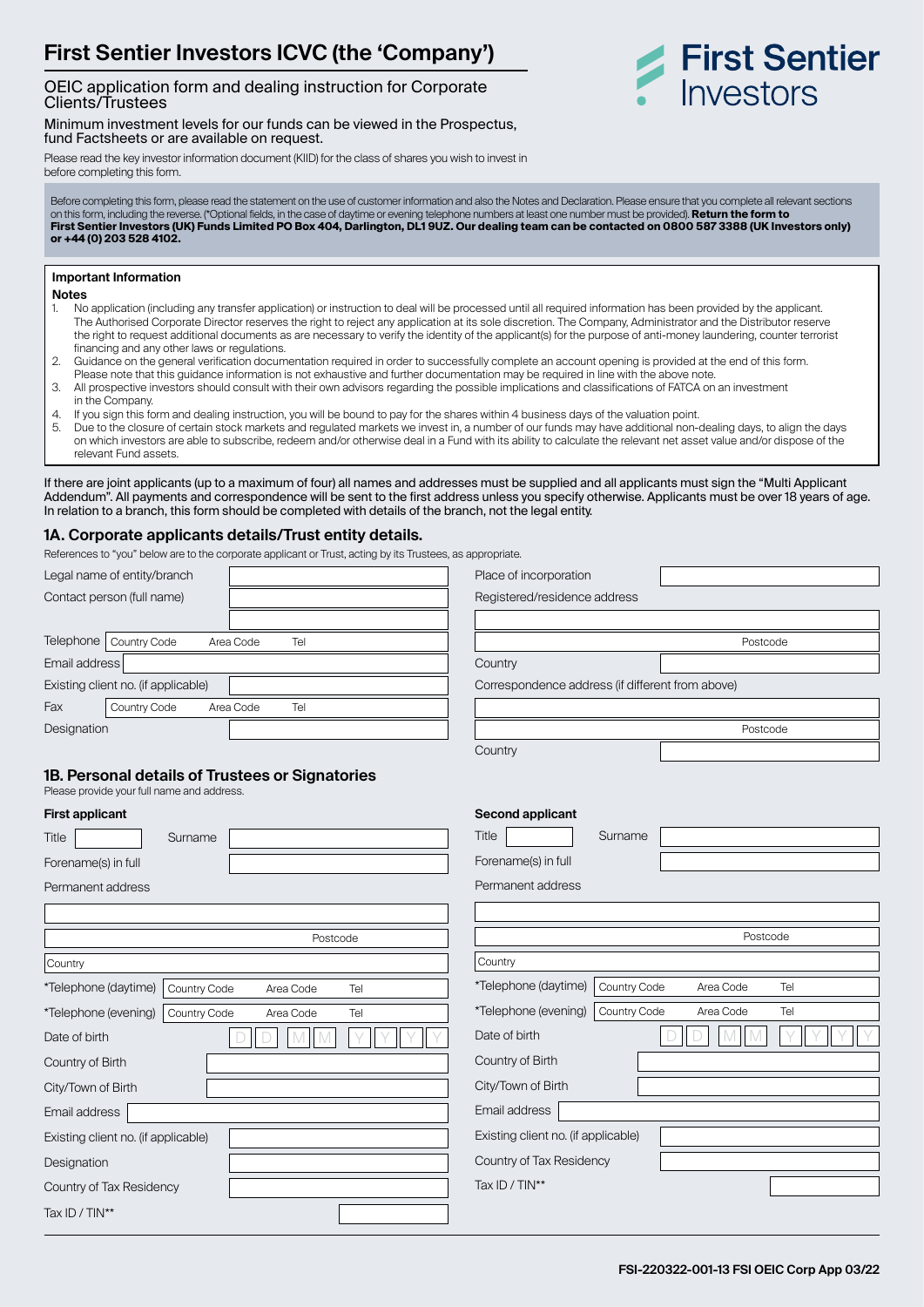#### **1C. Adviser details (e.g.: adviser investing on behalf of his/her clients)**  $\mathbf{r}$

| <b>Name</b>                                  |                        |          |
|----------------------------------------------|------------------------|----------|
| Contact person (full name)                   | Place of incorporation |          |
|                                              | Correspondence address |          |
| Telephone   Country Code<br>Tel<br>Area Code |                        |          |
| Email address                                |                        | Postcode |
|                                              |                        |          |
| Existing client no. (if applicable)          | Country                |          |
| Designation                                  |                        |          |

# **2. Financial Adviser details**

#### **(this section to be completed by a financial adviser)**

If there was a face- to-face meeting between the retail customer and you as IFA, and you have offered to that customer the right to withdraw (i.e. cooling-off) this box must be ticked (if the box is not ticked, the customer will not have the right to withdraw):

Where there is an Agent attached to an investment we will assume that an advice event has taken place, and therefore no commission will be payable unless you declare otherwise (commission payments are only applicable to Class A shares). Please tick the box if you wish to declare that an advice event has not taken place and that you are entitled to receive commission on this investment. You must inform us if you are no longer entitled to receive commission.

#### If an advice event has **not** taken place and you are entitled to commission, please indicate the amounts below:

| Initial-   | £                                                                                                                                                                                                                                                                                                                                                                             |  | $\frac{0}{0}$ |                                                                                                            |  |  |  |  |  |  |  |  |  |
|------------|-------------------------------------------------------------------------------------------------------------------------------------------------------------------------------------------------------------------------------------------------------------------------------------------------------------------------------------------------------------------------------|--|---------------|------------------------------------------------------------------------------------------------------------|--|--|--|--|--|--|--|--|--|
|            |                                                                                                                                                                                                                                                                                                                                                                               |  |               | Name and address/<br>Adviser's stamp                                                                       |  |  |  |  |  |  |  |  |  |
|            |                                                                                                                                                                                                                                                                                                                                                                               |  |               | Adviser's Signature                                                                                        |  |  |  |  |  |  |  |  |  |
|            |                                                                                                                                                                                                                                                                                                                                                                               |  |               | IF YOU HAVE NOT COMPLETED A TERMS OF BUSINESS AGREEMENT<br>PLEASE COMPLETE THE AGENT'S DISCLOSURE OVERLEAF |  |  |  |  |  |  |  |  |  |
|            |                                                                                                                                                                                                                                                                                                                                                                               |  |               | UK Reg. no.<br>Agent no.                                                                                   |  |  |  |  |  |  |  |  |  |
|            |                                                                                                                                                                                                                                                                                                                                                                               |  |               |                                                                                                            |  |  |  |  |  |  |  |  |  |
|            | AGENT DISCLOSURE (ONLY TO BE COMPLETED BY ADVISERS): IN ACCORDANCE WITH THE REQUIREMENTS OF THE MONEY LAUNDERING REGULATIONS<br>2017. I HAVE OBTAINED AND RECORDED APPROPRIATE IDENTIFICATION EVIDENCE OF THE APPLICANT AND ON REQUEST SHALL PROVIDE A CERTIFICATE<br>AND EVIDENCE TO THAT EFFECT, COMPLYING WITH THE JOINT MONEY LAUNDERING STEERING GROUP COMPLIANCE NOTES. |  |               |                                                                                                            |  |  |  |  |  |  |  |  |  |
|            |                                                                                                                                                                                                                                                                                                                                                                               |  |               |                                                                                                            |  |  |  |  |  |  |  |  |  |
| Signature: |                                                                                                                                                                                                                                                                                                                                                                               |  |               | Date:                                                                                                      |  |  |  |  |  |  |  |  |  |

#### **3. Investment details**

Please indicate which funds and share classes you wish to invest in. By signing this form and dealing instruction, you are committed to pay the purchase price for the shares. For certain funds, Euro share classes and US dollar share classes are also available (please consult the fund prospectus for a complete list of the funds). Minimum investment levels for our funds can be viewed in the Prospectus, fund Factsheets or are available on request. Hedged share classes are also available in certain currencies within certain funds. **Please make your cheque payable to First Sentier Investors (UK) Funds Limited**. Cheques must be drawn on a UK bank or building society account. Purchases must be settled in the same currency of the share class you have chosen. If you wish to invest monthly, please complete the direct debit form on page 3. **A valid ISIN must be provided in order for your instruction to be processed.**

**GBP Fund Identifier: ISIN**

**EUR Fund Identifier: ISIN**

| <b>Fund Name</b> | (ISIN can be located on fund share class<br>Key Investor Information Document - KIID) |  |  |  |  |  |  |  |  |  | Lump sums | <b>Regular savings</b> |  |
|------------------|---------------------------------------------------------------------------------------|--|--|--|--|--|--|--|--|--|-----------|------------------------|--|
|                  |                                                                                       |  |  |  |  |  |  |  |  |  |           |                        |  |
|                  |                                                                                       |  |  |  |  |  |  |  |  |  |           |                        |  |
|                  |                                                                                       |  |  |  |  |  |  |  |  |  |           |                        |  |
|                  |                                                                                       |  |  |  |  |  |  |  |  |  |           |                        |  |

| Fund Name               | Key Investor Information Document - KIID) |  |  |  |  |  |  |  | Lump sums | Regul |  |
|-------------------------|-------------------------------------------|--|--|--|--|--|--|--|-----------|-------|--|
|                         |                                           |  |  |  |  |  |  |  |           |       |  |
|                         |                                           |  |  |  |  |  |  |  |           |       |  |
|                         |                                           |  |  |  |  |  |  |  |           |       |  |
|                         |                                           |  |  |  |  |  |  |  |           |       |  |
| <b>Total Investment</b> |                                           |  |  |  |  |  |  |  |           |       |  |

| <b>Fund Name</b> | (ISIN can be located on fund share class<br>Key Investor Information Document - KIID)<br>Lump sums |
|------------------|----------------------------------------------------------------------------------------------------|
|                  |                                                                                                    |
|                  |                                                                                                    |
|                  |                                                                                                    |
|                  |                                                                                                    |

Total Investment  $\epsilon$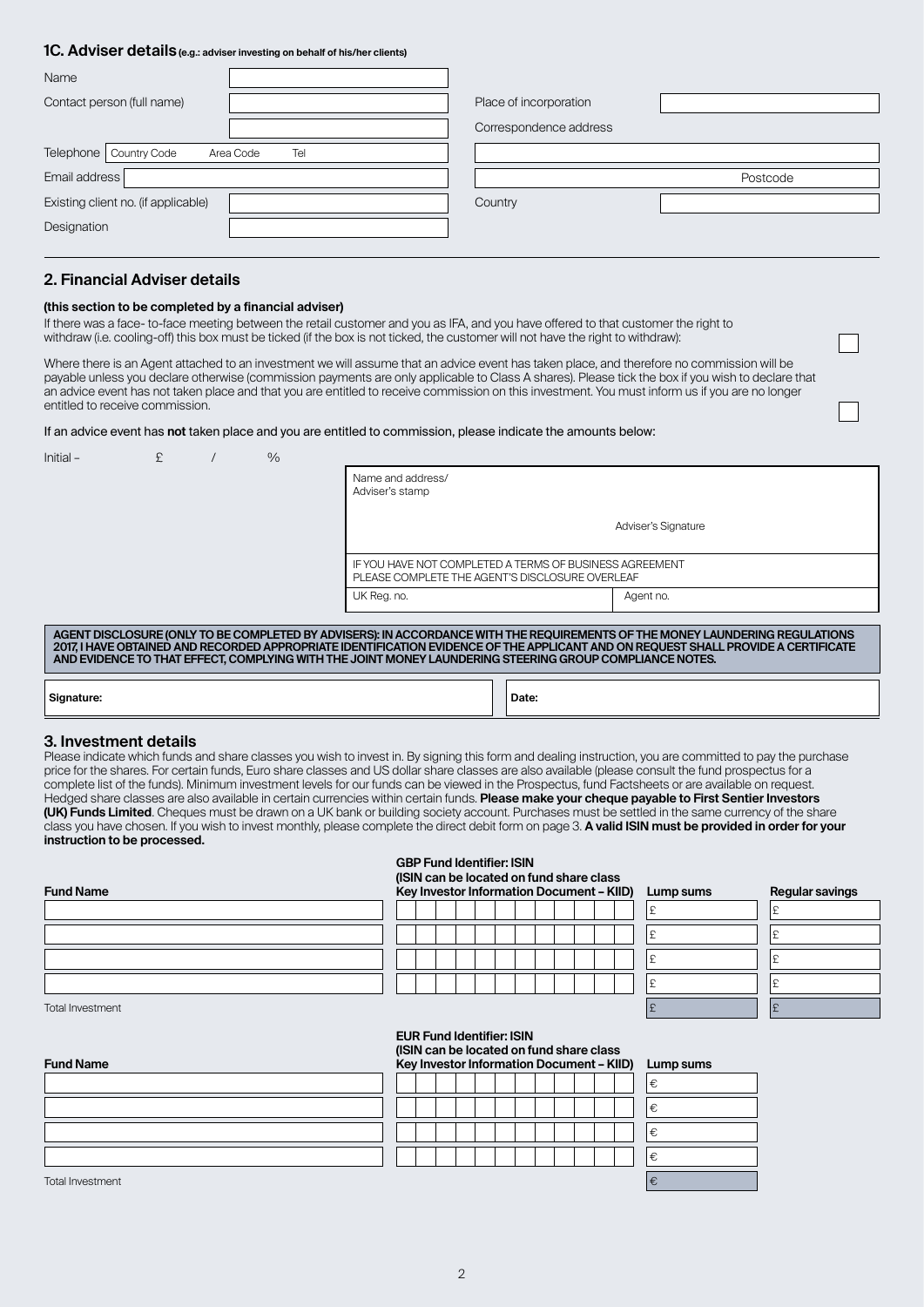### **USD Fund Identifier: ISIN**

**(ISIN can be located on fund share class** 

| <b>Fund Name</b> | point can be recated on rand charge class<br>Key Investor Information Document - KIID) | Lump sums |  |
|------------------|----------------------------------------------------------------------------------------|-----------|--|
|                  |                                                                                        |           |  |
|                  |                                                                                        |           |  |
|                  |                                                                                        |           |  |
|                  |                                                                                        |           |  |
| Total Investment |                                                                                        |           |  |

### **4. Income (if applicable)**

We can pay income where you have chosen income shares and the fund is making a distribution to its shareholders. If you would like any income to be paid directly to your bank or building society account, please complete this section. If you do not request to have income paid to you, or do not complete this section, any income will be automatically reinvested for you. If you have chosen accumulation shares you will not receive payments of income. Any income in respect of accumulation shares is accumulated and reflected in the share price.

| Name of Bank or Building Society |          | Name of account holder       |  |
|----------------------------------|----------|------------------------------|--|
| Bank/Building Society address    |          | Account no.<br>Sort code     |  |
|                                  |          |                              |  |
|                                  | Postcode | Building society roll number |  |

### **The Direct Debit Guarantee**

- The Guarantee is offered by all banks and building societies that accept instructions to pay Direct Debits.
- If there are any changes to the amount, date or frequency of your Direct Debit we will notify you (normally 10 working days) in advance of your account being debited or as otherwise agreed.
- If you request us to collect a payment, confirmation of the amount and date will be given to you at the time of the request.
- If an error is made in the payment of your Direct Debit, by us or your bank or building society, you are entitled to a full and immediate refund of the amount paid from your bank or building society.
- If you receive a refund you are not entitled to, you must pay it back when we ask you to.
- You can cancel a Direct Debit at any time by simply contacting your bank or building society. Written confirmation may be required. Please also notify us.

| Instruction to your Bank/Building Society to pay Direct Debits<br>(for investors in Sterling classes only)        | Originator's identification no.<br>)<br>Die bit<br>De bit                                                                                                      |
|-------------------------------------------------------------------------------------------------------------------|----------------------------------------------------------------------------------------------------------------------------------------------------------------|
| Name and postal address of your Bank/Building Society Branch                                                      | <b>First Sentier</b>                                                                                                                                           |
| To the Manager, Bank/Building Society                                                                             | <i><u><b>Investors</b></u></i><br>Reference no. (for office use only)                                                                                          |
| Address                                                                                                           |                                                                                                                                                                |
| Postcode                                                                                                          | Instruction to your Bank or Building Society<br>Please pay First Sentier Investors (UK) Funds Limited                                                          |
| Name/s of account holder/s                                                                                        | Direct Debits from the account detailed on this<br>instruction subject to the safeguards assured by                                                            |
|                                                                                                                   | the Direct Debit Guarantee. I understand that this                                                                                                             |
| Bank/Building Society account no.<br>Branch sort code                                                             | instruction may remain with First Sentier Investors<br>(UK) Funds Limited and, if so, details will be passed<br>electronically to my Bank or Building Society. |
| Signature/s:                                                                                                      | Date:                                                                                                                                                          |
| Please note that Banks and Building Societies may not accept Direct Debit instructions for some types of account. |                                                                                                                                                                |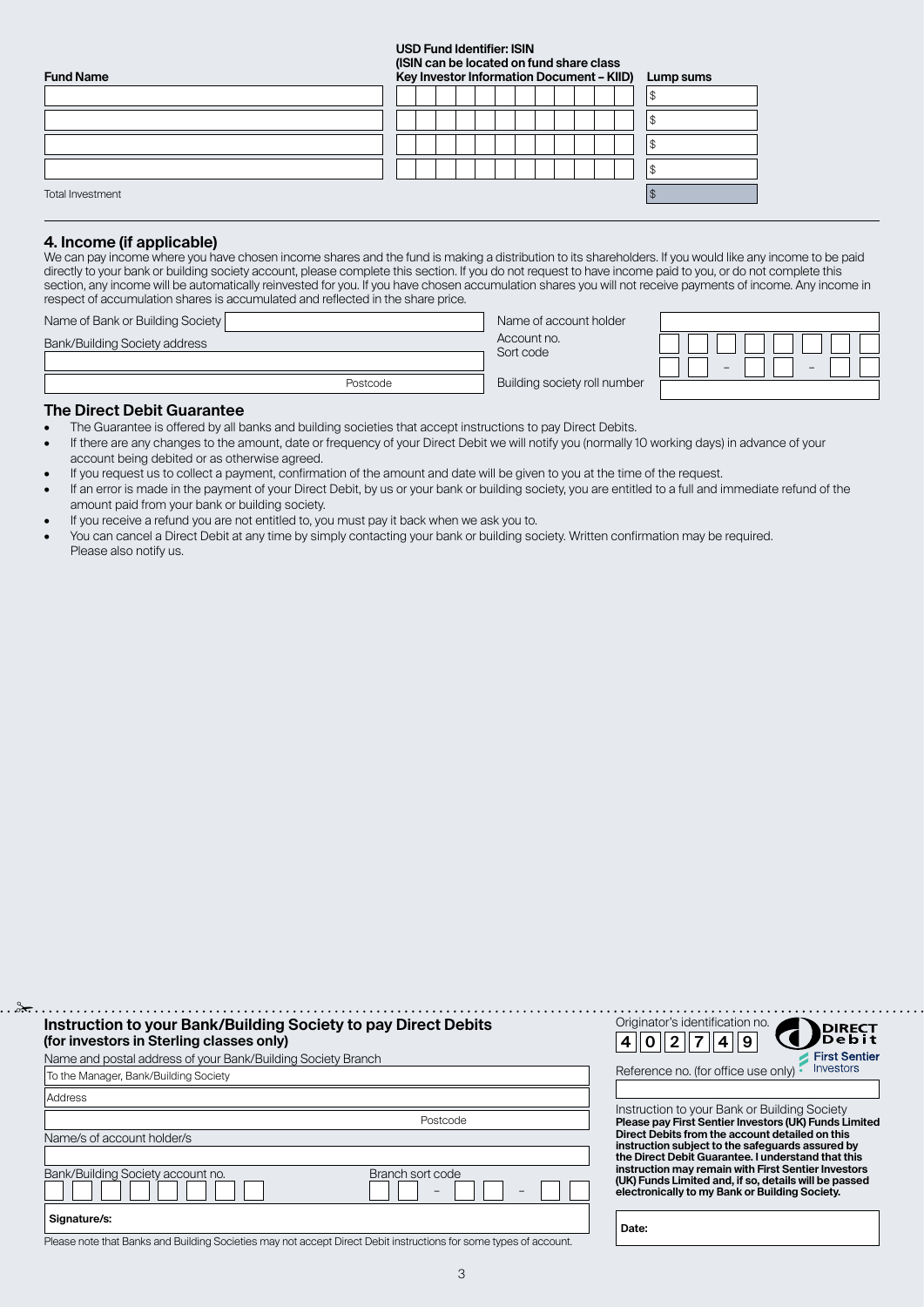# **5. Entity Self-Certification for FATCA and CRS**

#### **Instructions for completion**

Tax regulations<sup>1</sup> require us to collect certain information about each investor's tax residency and tax classifications. Please complete the sections below as directed and provide any additional information that is requested. Please note that in certain circumstances (including if we do not receive a valid self-certification from you) we may be obliged to share information about your account(s) with the relevant tax authorities. If you have any questions about your organisation's classifications in the form below, please contact your tax adviser. **Please see explanatory notes for key definitions.** Should any information provided change in the future, please ensure you advise us promptly.

#### **\*\*IN ORDER FOR THIS FORM TO BE VALID ALL SECTIONS 1 TO 4 MUST BE COMPLETED\*\***

#### **Section 1: Tax residency information**

If your organisation has more than one country of tax residency, please complete one self‑certification form for each country.

| Please state the country in which your organisation is resident for tax purposes: |  |
|-----------------------------------------------------------------------------------|--|
| 1.2 Please provide us with your organisation's Tax Identification Number:         |  |

#### **Section 2A: Organisation's classification under FATCA2**

Please tick only one box with reference to the tax residency stated in box 1.1

# **If your organisation is a Financial Institution5, please specify which type:**

| 2.1 | $\mathsf I$ UK Financial Institution $^5$ or a Partner Jurisdiction Financial Institution $^6$         |  |
|-----|--------------------------------------------------------------------------------------------------------|--|
| 2.2 | Participating Foreign Financial Institution (in a non-IGA jurisdiction <sup>7</sup> )                  |  |
| 2.3 | Non-Participating Foreign Financial Institution <sup>8</sup> (in a non-IGA jurisdiction <sup>7</sup> ) |  |
| 2.4 | Financial Institution resident in the USA or in a US Territory <sup>9</sup>                            |  |
| 2.5 | Exempt Beneficial Owner <sup>10</sup>                                                                  |  |
| 2.6 | Deemed Compliant Foreign Financial Institution <sup>11</sup> (besides those listed above)              |  |

Where you have ticked 2.1 or 2.2 above, or you have ticked 2.6 and your organisation is a Registered Deemed Compliant Foreign Financial Institution, please provide your Global Intermediary Identification Number (GIIN):

Organisation's GIIN:

#### **If your organisation is not a Financial Institution5, please specify the entity's FATCA status below:**

| 2.7 | Active Non-Financial Foreign Entity <sup>12</sup>                                                                                                                                                                                |  |
|-----|----------------------------------------------------------------------------------------------------------------------------------------------------------------------------------------------------------------------------------|--|
| 2.8 | Passive Non-Financial Foreign Entity <sup>13</sup><br>If you tick this box, please complete the Controlling Persons - Tax Residency Self-Certification Form in Appendix 1 for each<br>of your Controlling Persons <sup>4</sup> ) |  |

#### **Section 2B: Complete this only if your organisation is US Tax Resident (box 1.1)**

Tick this box if your organisation is any of the following and therefore **not** a Specified US Person16

- A regularly traded corporation on a recognised stock exchange
- Any corporation that is a member of the same expanded affiliated group as a regularly traded corporation on a recognised stock exchange
- A government entity
- Any bank as defined in section 581 of the U.S. Internal Revenue Code
- A retirement plan under section 7701(a)(37), or exempt organization under section 501(a) of the U.S. Internal Revenue Code
- OR any other exclusion listed in Explanatory Note 16

### **Section 3: Organisation's classification under the Common Reporting Standard (CRS)2**

Please tick only one box in this section with reference to the tax residency stated in box 1.1

| 31  | $\vert$ Financial Institution <sup>17</sup> (this includes Non-Reporting Financial Institutions <sup>18</sup> such as a pension scheme, government entity,<br>International organisation and other entities listed in Explanatory Note 18).                                                     |  |
|-----|-------------------------------------------------------------------------------------------------------------------------------------------------------------------------------------------------------------------------------------------------------------------------------------------------|--|
| 3.2 | A Professionally managed Investment Entity <sup>23</sup> outside of a CRS Participating Jurisdiction <sup>24</sup> (If this box is ticked, please complete<br>the Controlling Persons - Tax Residency Self-Certification Form in Appendix 1 for each of your Controlling Persons <sup>4</sup> ) |  |
| 3.3 | Active Non-Financial Entity <sup>20</sup> which is regularly traded on an established securities market or affiliated thereto,<br>a Governmental Entity or an International Organisation                                                                                                        |  |
| 3.4 | Active Non-Financial Entity <sup>20</sup> (other than those listed in 3.3 above)                                                                                                                                                                                                                |  |
| 3.5 | Passive Non-Financial Entity <sup>21</sup><br>  (If you tick this box, please complete the Controlling Persons - Tax Residency Self-Certification Form in Appendix 1 for each<br>of your Controlling Persons <sup>4</sup> )                                                                     |  |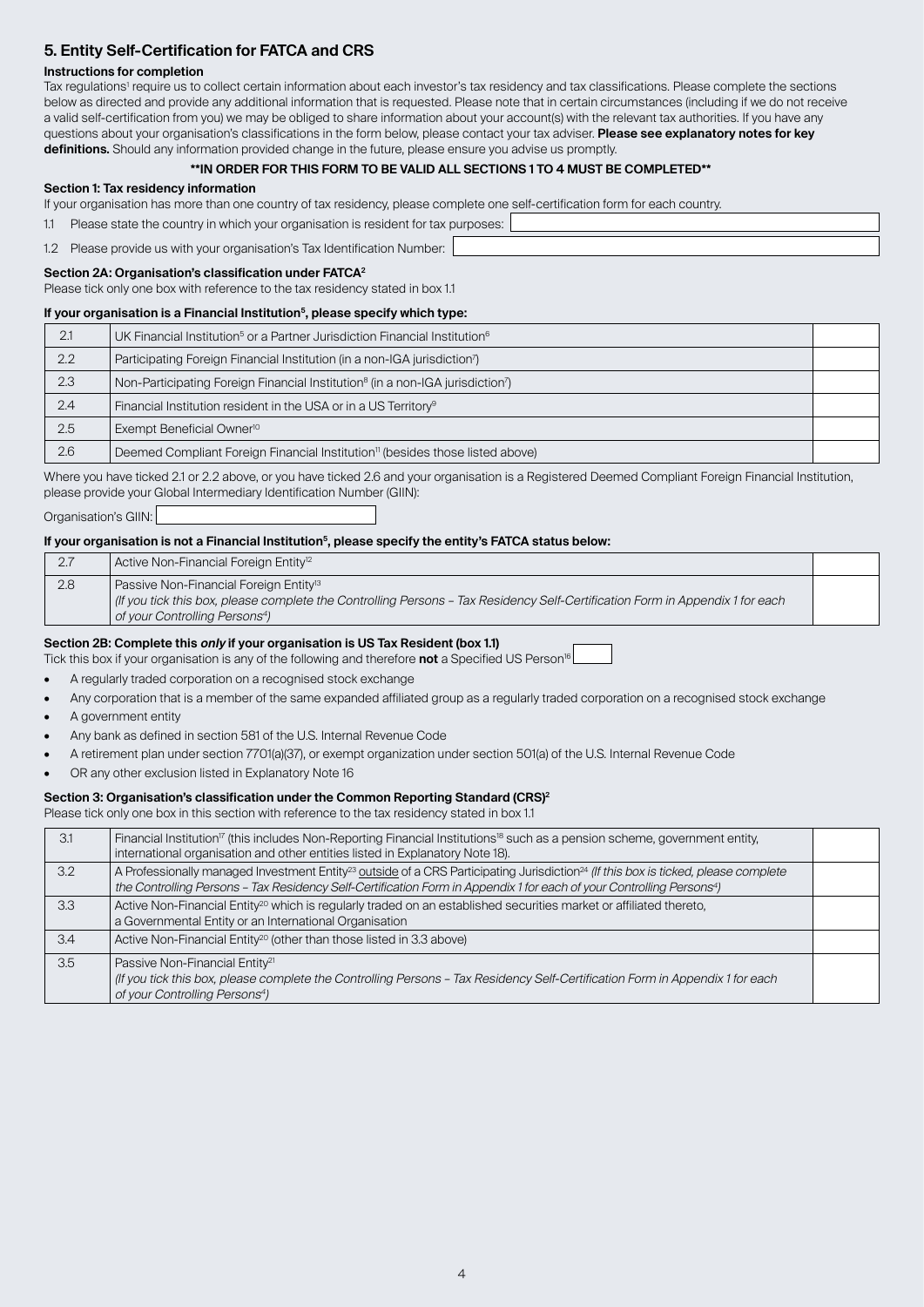#### **Section 4: Declaration for FATCA and CRS2**

I/We declare (as an authorised signatory of the Organisation) that the information provided in this form is, to the best of my/our knowledge and belief, accurate and complete.

**I acknowledge that the information contained in this form and information regarding the Account Holder may be reported to the tax authorities of the country in which this account(s) is/are maintained and exchanged with tax authorities of another country or countries in which the Account Holder may be tax resident where those countries (or tax authorities in those countries) have entered into Agreements to exchange financial account information.**

I/We undertake to advise the recipient promptly and provide an updated Self‑Certification where any change in circumstance (including any changes in Controlling Persons) occurs which causes any of the information contained in this form to be incorrect.

| Organisation address:                            |          |  |  |
|--------------------------------------------------|----------|--|--|
| Number:                                          | Street:  |  |  |
| City, town, State, Province or County:           |          |  |  |
| Postal/ZIP Code:                                 | Country: |  |  |
| <b>Country of Incorporation of Organisation:</b> |          |  |  |
| First authorised signature:                      |          |  |  |
| Signed by (please print name):                   |          |  |  |
| Position (in organisation):                      |          |  |  |
| Signature:                                       |          |  |  |
| Date:                                            |          |  |  |
| Second authorised signature:                     |          |  |  |
| Signed by (please print name):                   |          |  |  |
| Position (in organisation):                      |          |  |  |
| Signature:                                       |          |  |  |
| Date:                                            |          |  |  |
| On behalf of (organisation name):                |          |  |  |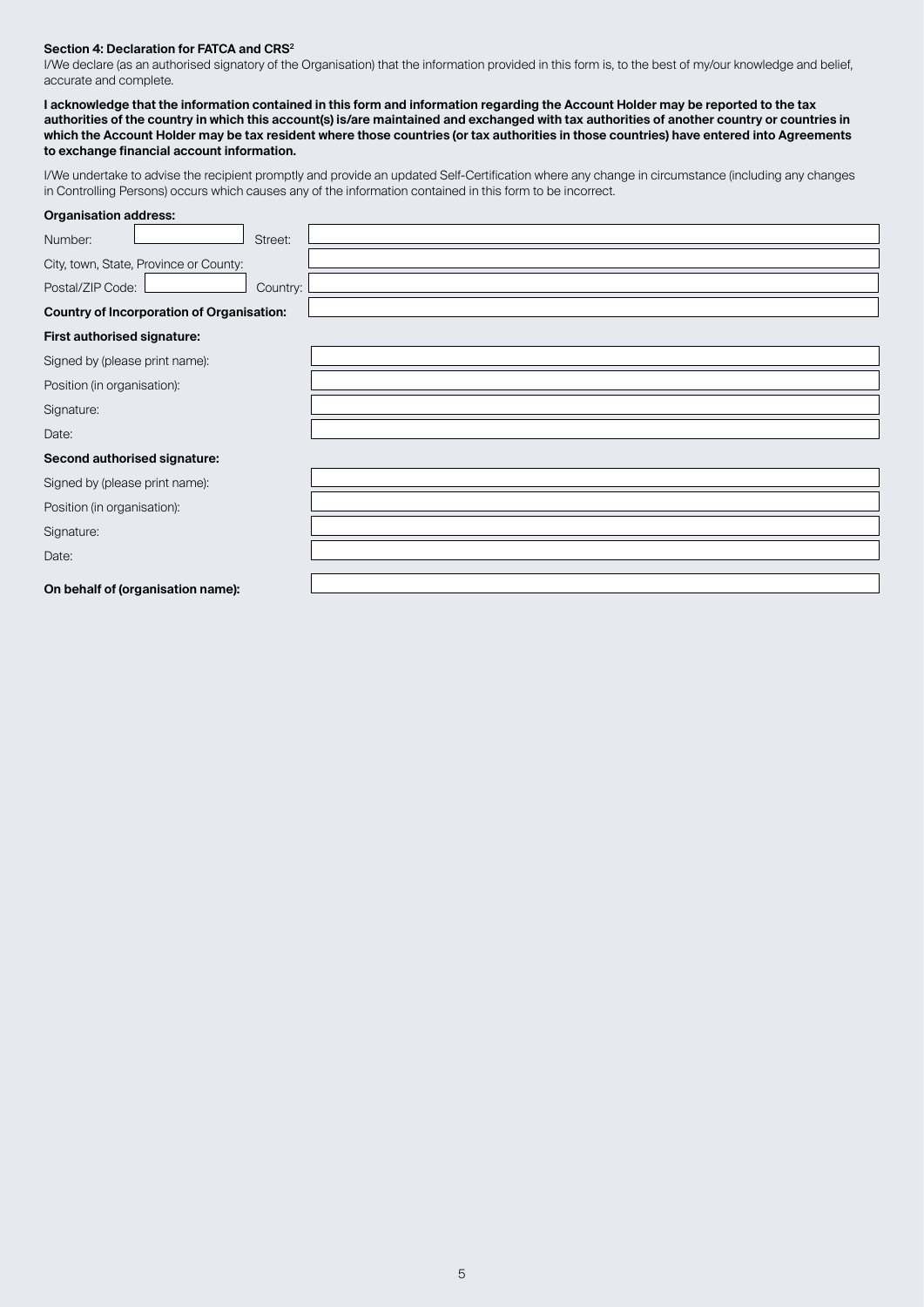# **Appendix 1**

#### **Controlling Persons – Tax Residency Self-Certification Form**

If you have indicated in Section 2A or Section 3 above that your organisation is a Passive Non-Financial Entity or a professionally managed Investment Entity outside of a CRS Participating Jurisdiction, you are required to provide information about each Controlling Person below. Please provide a completed Controllling Persons – Tax Residency Self‑Certification Form for all Controlling Persons. Please note that all sections 1 to 8 below must be completed for this form to be valid.

| 1. | Name of Controlling Person:               |  |
|----|-------------------------------------------|--|
| 2. | Current residence and/or mailing address: |  |
|    |                                           |  |
|    |                                           |  |
| 3. | Date of Birth:                            |  |
|    |                                           |  |
| 4. | Place of Birth (City/Town):               |  |
|    |                                           |  |
| 5. | Country of Birth:                         |  |
|    |                                           |  |
| 6. | Residency/Residencies for Tax Purposes:   |  |
|    |                                           |  |

Please indicate all countries in which you are resident for tax purposes and the associated Taxpayer Identification Number(s) (TIN(s)) in the table below. **If you are a US citizen or resident in the US for tax purposes, please include United States in this table along with your US Tax Identification Number.**

| <b>Country of Tax Residency</b> | <b>Tax ID Number</b> |
|---------------------------------|----------------------|
|                                 |                      |
|                                 |                      |
|                                 |                      |

#### **7. Type of Controlling Person:**

Please confirm what type of Controlling Person applies to you by ticking the appropriate box below:

| Controlling Person of a legal person - control by ownership                    |  |
|--------------------------------------------------------------------------------|--|
| Controlling Person of a legal person - control by other means                  |  |
| Controlling Person of a legal person – senior managing official                |  |
| Controlling Person of a trust - settlor                                        |  |
| Controlling Person of a trust - trustee                                        |  |
| Controlling Person of a trust - protector                                      |  |
| Controlling Person of a trust - beneficiary                                    |  |
| Controlling Person of a trust - other                                          |  |
| Controlling Person of a legal arrangement (non-trust) – settlor-equivalent     |  |
| Controlling Person of a legal arrangement (non-trust) – trustee-equivalent     |  |
| Controlling Person of a legal arrangement (non-trust) – protector-equivalent   |  |
| Controlling Person of a legal arrangement (non-trust) - beneficiary equivalent |  |
| Controlling Person of a legal arrangement (non-trust) - other-equivalent       |  |

#### **8. Declaration of Undertakings:**

I declare that the information provided in this form is, to the best of my knowledge and belief, accurate and complete.

I acknowledge that the information contained in this form and information regarding the Account Holder may be reported to the tax authorities of the country in which this account(s) is/are maintained and exchanged with tax authorities of another country or countries in which the Account Holder may be tax resident where whose countries (or tax authorities in those countries) have entered into Agreements to exchange financial account information.

I undertake to advise the recipient promptly and provide an updated Self‑Certification form where any change in circumstances occurs which causes any of the information contained in this form to be incorrect.

| Authorised Signature*: |  |
|------------------------|--|
| Print Name*:           |  |
| Date: (dd/mm/yyyy)*:   |  |
| Capacity*:             |  |

#### **Explanatory Notes**

The following explanatory notes are based on Tax Regulations as implemented in the UK. If you have any questions about your organisation's classification, please contact your tax adviser.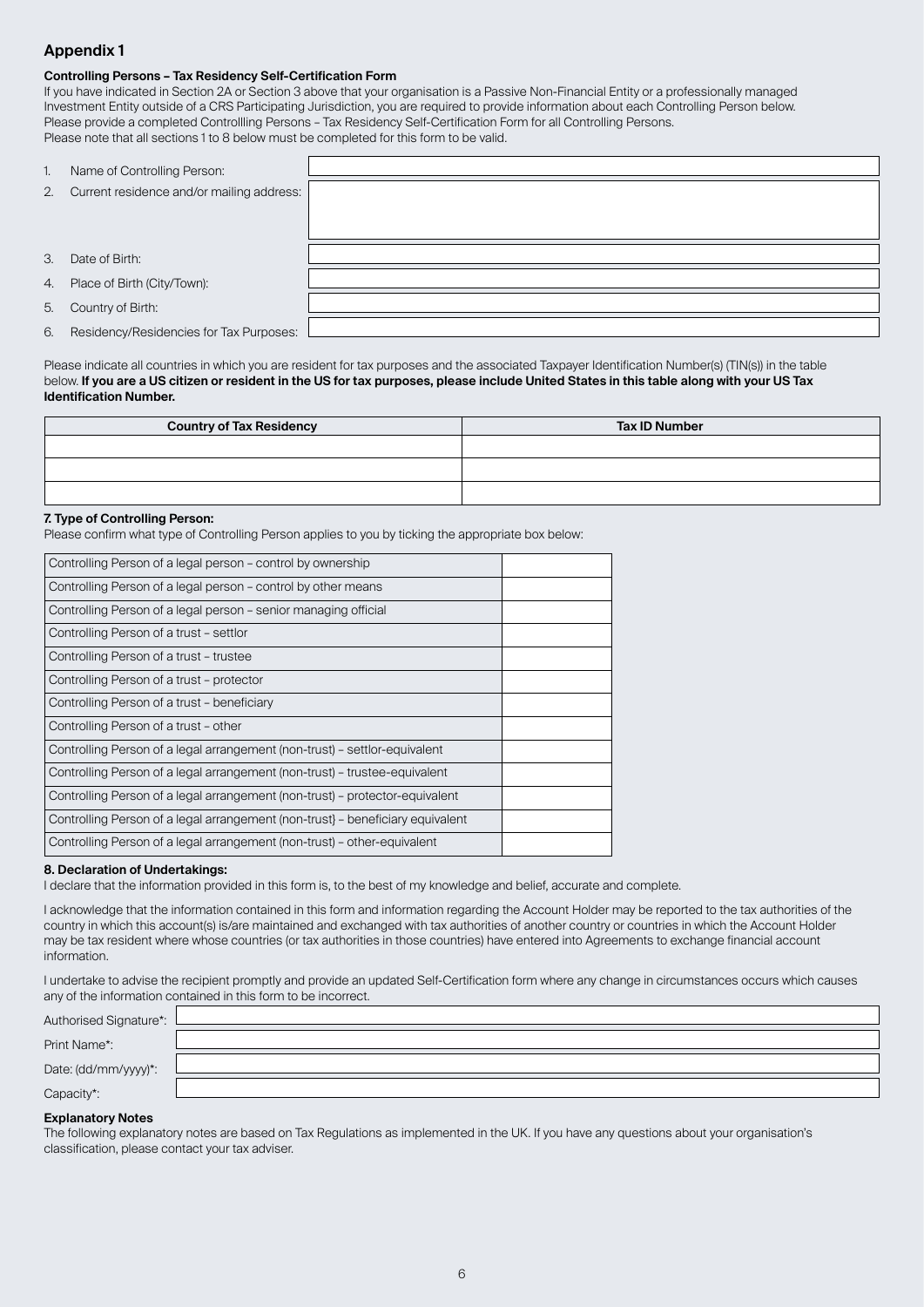# **Definitions common to FATCA and CRS**

#### **1. Tax Regulations**

 The term "tax regulations" refers to regulations created to enable automatic exchange of information and include Foreign Account Tax Compliance Act (FATCA), and the OECD Common Reporting Standard (CRS) for Automatic Exchange of Financial Account Information2.

# **2. FATCA and CRS**

**FATCA**

 FATCA regulations in sections 1471 to 1474 of the US Internal Revenue Code and the Treasury regulations and official guidance issued thereunder, as amended from time to time. FATCA regulations have been adopted in the UK by The International Tax Compliance Regulations 2015.

#### **CRS**

The OECD Common Reporting Standard (CRS) which has been adopted in the UK by The International Tax Compliance Regulations 2015.

#### **3. Non-Profit Organisation**

- An entity that meets ALL of the following criteria:
- (i) it is established and operated in its jurisdiction of residence exclusively for religious, charitable, scientific, artistic, cultural, athletic, or educational purposes; or it is established and operated in its jurisdiction of residence and it is a professional organisation, business league, chamber of commerce, labour organisation, agricultural or horticultural organisation, civic league or an organisation operated exclusively for the promotion of social welfare;
- (ii) it is exempt from income tax in its country of residence;
- (iii) it has no shareholders or members who have a proprietary or beneficial interest in its income or assets;
- (iv) the applicable laws of the entity's country of residence or the entity's formation documents do not permit any income or assets of the entity to be distributed to, or applied for the benefit of, a private person or non-charitable entity other than pursuant to the conduct of the entity's charitable activities, or as payment of reasonable compensation for services rendered, or as payment representing the fair market value of property which the entity has purchased; and
- (v) the applicable laws of the entity's country of residence or the entity's formation documents require that, upon the entity's liquidation or dissolution, all of its assets be distributed to a governmental entity or other non‑profit organisation, or escheat to the government of the entity's country of residence or any political subdivision thereof.

#### **4. Controlling Persons**

 The term "Controlling Persons" means the natural persons who exercise control over an Entity. In the case of a trust, such term means the settlor, the trustees, the protector (if any), the beneficiaries or class of beneficiaries, and any other natural person exercising ultimate effective control over the trust, and in the case of a legal arrangement other than a trust, such term means persons in equivalent or similar positions. The term "Controlling Persons" must be interpreted in a manner consistent with the Financial Action Task Force Recommendations.

 "Control" over an Entity is generally exercised by the natural person(s) who ultimately has a controlling ownership interest in the Entity. A "control ownership interest" depends on the ownership structure of the legal person and is usually identified on the basis of a threshold applying a risk‑based approach (e.g. any person(s) owning more than a certain percentage of the legal person, such as 25%). Where no natural person(s) exercises control through ownership interests, the Controlling Person(s) of the Entity will be the natural person(s) who exercises control of the Entity through other means. Where no natural person(s) is identified as exercising control of the Entity, the Controlling Person(s) of the Entity will be the natural person(s) who holds the position of senior managing official.

#### **Classifications under FATCA**

#### **5. Financial Institution**

 The term "Financial Institution" means a Custodial Institution, a Deposity Institution, an Investment Entity, or a Specified Insurance Company as defined for the purposes of FATCA<sup>2</sup>. Please see the relevant Tax Regulations for the classification definitions that apply to Financial Institutions.

#### **6. Partner Jurisdiction Financial Institution**

 A Partner Jurisdiction Financial Institution includes (a) any Financial Institution resident in the UK, but excluding any branches of such Financial Institution that are located outside the UK and (b) any UK branch of a Financial Institutional not resident in the UK. For these purposes, "Partner Jurisdiction" means any jurisdiction that has in effect an agreement with the US to facilitate the implementation of FATCA.

#### **7. Non-IGA jurisdiction**

A non-IGA jurisdiction is one where there is no Model 1 or 2 Intergovernmental Agreement in place with the US in respect of FATCA<sup>2</sup>.

#### **8. Non-Participating Foreign Financial Institution (NPFFI)**

The term "Non-participating Foreign Financial Institution" means a non-participating FFI, as that term is defined in relevant U.S. Treasury Regulations, but does not include a United Kingdom Financial Institution or other Partner Jurisdiction Financial Institution other than a Financial Institution identified as a Non-participating Financial Institution pursuant to a determination by IRS or HMRC that there is significant non‑compliance with FATCA obligations.

#### **9. US Territory**

 This term means American Samoa, the Commonwealth of the Northern Mariana Islands, Guam, the Commonwealth of Puerto Rico or the US Virgin Islands.

#### **10. Exempt Beneficial Owner**

The term "Exempt Beneficial Owner" means

- (i) a UK Governmental Organisation;
- (ii) an International Organisation (examples of which include The International Monetary Fund, The World Bank, The International Bank for Reconstruction and Development and The European Community – for a full list please see the relevant guidance issued by HMRC, or the IRS);
- (iii) a Central Bank; or
- (iv) a UK registered pension scheme, or non‑UK pension scheme falling within the definition of Exempt Beneficial Owner for the purpose of FATCA.

#### **11. Deemed Compliant Foreign Financial Institution**

The term "Deemed Compliant Foreign Financial Institution" means

- (i) Those entities classified as such in Annex II of the UK IGA, which includes Non-profit Organisations<sup>3</sup> and Financial Institutions<sup>5</sup> with a Local Client Base, or
- (ii) Entities which otherwise qualify as such under the FATCA Regulations.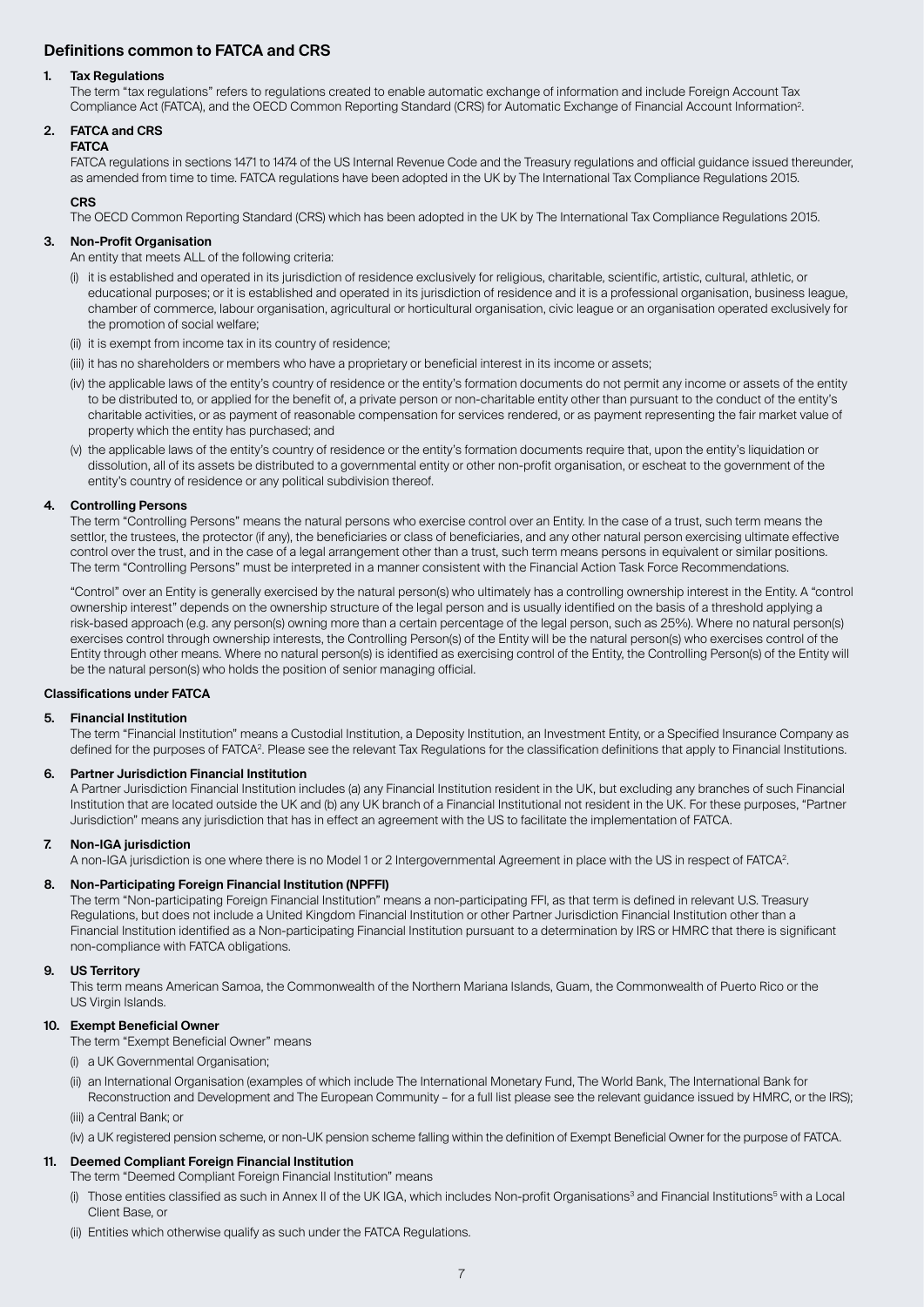### **12. Active Non-Financial Foreign Entity (NFFE)**

An Active NFFE is any Non-Financial Foreign Entity<sup>14</sup> that meets one of the following criteria:

- a) Less than 50 percent of the NFFE's gross income for the preceding calendar year or other appropriate reporting period is passive income and less than 50 percent of the assets held by the NFFE during the preceding calendar year or other appropriate reporting period are assets that produce or are held for the production of passive income;
- b) The stock of the NFFE is regularly traded on an established securities market or the NFFE is a Related Entity<sup>15</sup> of an Entity the stock of which is traded on an established securities market;
- c) The NFFE is organized in a U.S. Territory and all of the owners of the payee are bona fide residents of the U.S. Territory;
- d) The NFFE is a non-U.S. government, a government of a U.S. Territory, an international organization, a non-U.S. central bank of issue, or an Entity wholly owned by one or more of the foregoing;
- e) Substantially all of the activities of the NFFE consist of holding (in whole or in part) the outstanding stock of, and providing financing and services to, one or more subsidiaries that engage in trades or businesses other than the business of a Financial Institution, except that an NFFE shall not qualify for this status if the NFFE functions (or holds itself out) as an investment fund, such as a private equity fund, venture capital fund, leveraged buyout fund or any investment vehicle whose purpose is to acquire or fund companies and then hold interests in those companies as capital assets for investment purposes. In these circumstancesces, the Entity will be a Passive NFFE<sup>13</sup>.
- f) The NFFE is not yet operating a business and has no prior operating history, but is investing capital into assets with the intent to operate a business other than that of a Financial Institution; provided, that the NFFE shall not qualify for this exception after the date that is 24 months after the date of the initial organization of the NFFE;
- g) The NFFE was not a Financial Institution in the past five years, and is in the process of liquidating its assets or is reorganizing with the intent to continue or recommence operations in a business other than that of a Financial Institution;
- h) The NFFE primarily engages in financing and hedging transactions with or for Related Entities that are Financial Institutions, and does not provide financing or hedging services to any Entity that is not a Related Entity<sup>15</sup> provided that the group of any such Related Entities is primarily engaged in a business other than that of a Financial Institution; or
- i) The Entity is a Non-Profit organisation<sup>3</sup>
- j) The NFFE is an "Excepted NFFE" as described in relevant U.S. Treasury Regulations.

#### **13. Passive Non-Financial Foreign Entity (PNFFE)** A Passive NFFE is any Non-Financial Foreign Entity<sup>14</sup> that is not an Active NFFE<sup>12</sup>.

### **14. Non-Financial Foreign Entity (NFFE)**

The term "NFFE" means any non-US Entity that is not treated as a Financial Institution<sup>5</sup>.

#### **15. Related Entity**

 An entity is a Related Entity of another entity if either entity controls the other entity, or the two entities are under common control. For this purpose control includes direct or indirect ownership of more than 50 per cent of the vote in an entity.

#### **16. Specified US Person**

The term "Specified U.S. Person" means a U.S. Person, other than:

- (i) a corporation the stock of which is regularly traded on one or more established securities markets;
- (ii) any corporation that is a member of the same expanded affiliated group, as defined in section 1471(e)(2) of the U.S. Internal Revenue Code, as a corporation described in clause (i);
- (iii) the United States or any wholly owned agency or instrumentality thereof;
- (iv) any state of the United States, any U.S. Territory, any political subdivision of any of the foregoing, or any wholly owned agency or instrumentality of any one or more of the foregoing;
- (v) any organization exempt from taxation under seection 501(a) or an individual retirement plan as defined in section 7701(a)(37) of the U.S. Internal Revenue Code;
- (vi) any bank as defined in section 581 of the U.S. Internal Revenue Code;
- (vii) any real estate investment trust as defined in section 856 of the U.S. Internal Revenue Code;
- (viii) any regulated investment company as defined in section 851 of the U.S. Internal Revenue Code or any entity registered with the Securities Exchange Commission under the Investment Company Act of 1940 (15 U.S.C. 80a-64);
- (ix) any common trust fund as defined in section 584(a) of the U.S. Internal Revenue Code;
- (x) any trust that is exempt from tax under section 664(c) of the U.S. Internal Revenue Code or that is described in section 4947(a)(1) of the U.S. Internal Revenue Code;
- (xi) a dealer in securities, commodities, or derivative financial instruments (including notional principal contracts, futures, forwards, and options) that is registered as such under the laws of the United States or any State; or
- (xii) a broker as defined in section 6045(c) of the U.S. Internal Revenue Code.

#### **Classifications under CRS**

#### **17. Financial Institution**

The term "Financial Institution" means a custodial Institution, a Depository Institution, an Investment Entity<sup>23</sup>, or a Specified Insurance Company.

#### **18. Non-Reporting Financial Institution**

- The term "Non‑Reporting Fiinancial Institution" means any Financial Institution which is:
- (a) a Governmental Entity, International Organisation or Central Bank, other than with respect to a payment that is derived from an obligation held in connection with a commercial financial activity of a type engaged in by a Specified Insurance Company, Custodial Institution, or Depository Institution;
- (b) a Broad Participation Retirement Fund; a Narrow Participation Retirement Fund; a Pension Fund of a Governmental Entity, International Organisation or Central Bank; or a Qualified Credit Card Issuer;
- (c) any other Entity that presents a low risk of being used to evade tax, has substantially similar characteristics to any of the Entities described in (a) or (b) above, and is included in the list of Non-Reporting Financial Institutions provided to the European Commission by the UK;
- (d) an Exempt Collective Investment Vehicle; or
- (e) a trust to the extent that the trustee of the trust is a Reporting Financial Institution and reports all information required to be reported pursuant to Section I with respect to all Reportable Accounts of the trust.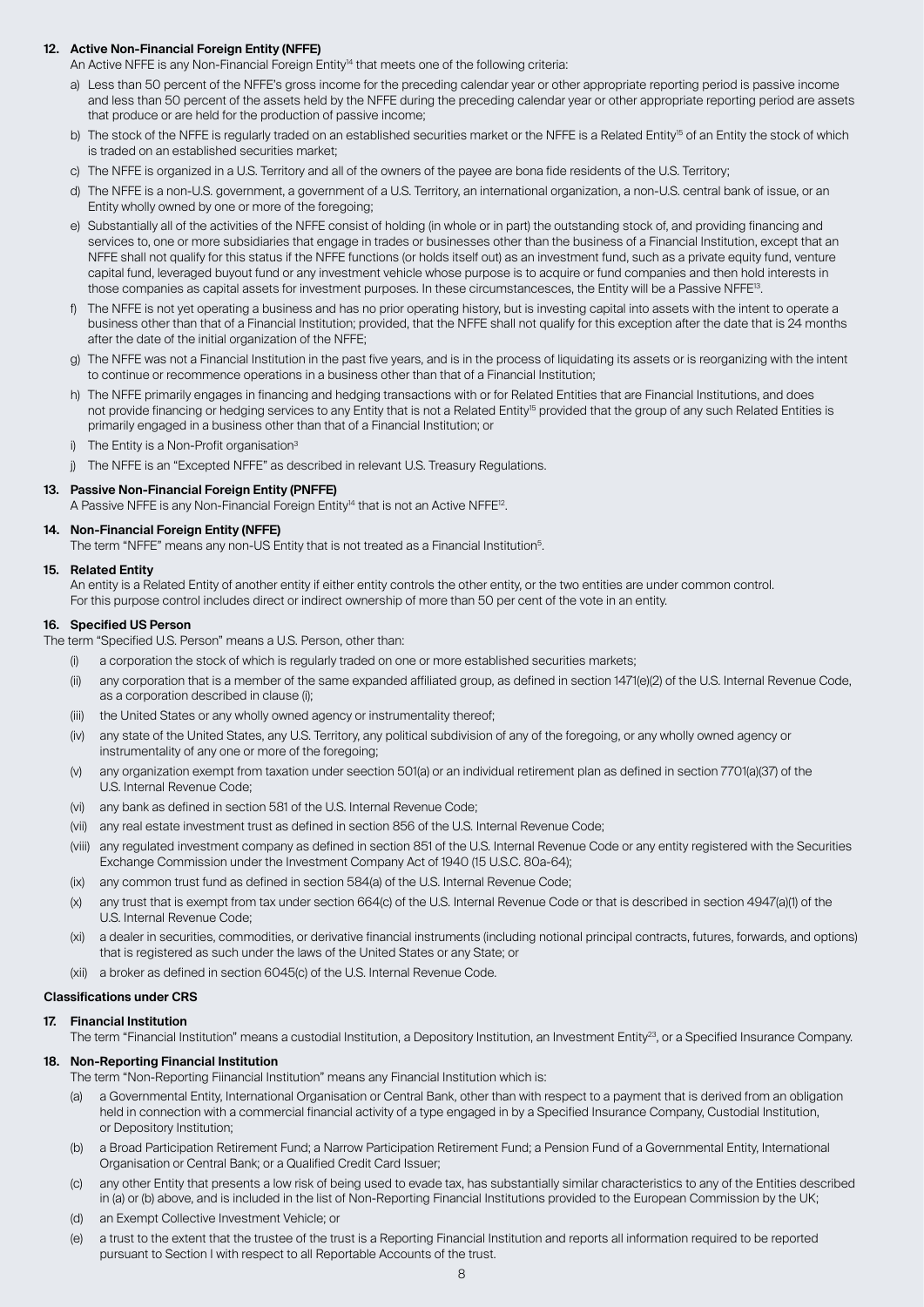#### **19. Related Entity**

 An Entity is a "Related Entity" of another Entity if (i) either Entity controls the other Entity; (ii) the two Entities are under common control; or (iii) the two Entities are Investment Entities, are under common management, and such management fulfils the due diligence obligations of such Investment Entities. For this purpose control includes direct or indirect ownership of more than 50% of the vote and value in an Entity.

#### **20. Active Non-Financial Entity (NFE)**

The term "Active NFE" means any NFE<sup>22</sup> that meets any of the following criteria:

- (a) less than 50% of the NFE's gross income for the preceding calendar year or other appropriate reporting period is passive income and less than 50% of the assets held by the NFE during the preceding calendar year or other appropriate reporting period are assets that produce or are held for the production of passive income;
- (b) the stock of the NFE is regularly traded on an established securities market or the NFE is a Related Entity<sup>19</sup> of an Entity the stock of which is regularly traded on an established securities market;
- (c) the NFE is a Governmental Entity, an International Organisation, a Central Bank, or an Entity wholly owned by one or more of the foregoing;
- (d) substantially all of the activities of the NFE consist of holding (in whole or in part) the outstanding stock of, or providing financing and services to, one or more subsidiaries that engage in trades or businesses other than the business of a Financial Institution, except that an Entity does not qualify for this status if the Entity functions (or holds itself out) as an investment fund, such as a private equity fund, venture capital fund, leveraged buyout fund, or any investment vehicle whose purpose is to acquire or fund companies and then hold interests in those companies as capital assets for investment purposes. In these circumstances, the Entity will be a Passive NFE<sup>21</sup>;
- (e) the NFE is not yet operating a business and has no prior operating history, but is investing capital into assets with the intent to operate a business other than that of a Financial Institution, provided that the NFE does not qualify for this exception after the date that is 24 months after the date of the initial organisation of the NFE;
- the NFE was not a Financial Institution in the past five years, and is in the process of liquidating its assets or is reorganising with the intent to continue or recommence operations in a business other than that of a Financial Institution;
- (g) the NFE primarily engages in financing and hedging transactions with, or for, Related Entities that are not Financial Institutions, and does not provide financing or hedging services to any Entity that is not a Related Entity, provided that the group of any such Related Entities is primarily engaged in a business other than that of a Financial Institution; or
- (h) the Entity is a non-profit organisation<sup>3</sup>.

#### **21. Passive Non-Financial Entity (PNFE)**

A Passive NFE is any Non-Financial Entity<sup>22</sup> that is not an Active NFE, or an Investment Entity<sup>23</sup> that is not a Participating Jurisdiction<sup>24</sup> Financial Institution.

#### **22. Non-Financial Entity (NFE)**

The term "NFE" means any Entity that is not a Financial Institution<sup>17</sup>.

#### **23. Investment Entity**

- The term "Investment Entity" means any Entity:
- (a) which primarily conducts as a business one or more of the following activities or operations for or on behalf of a customer:
	- trading in money market instruments (cheques, bills, certificates of deposit, derivatives, etc.); foreign exchange; exchange, interest rate and index instruments; transferable securities; or commodity futures trading;
	- (ii) individual and collective portfolio management; or
	- (iii) otherwise investing, administering, or managing Financial Assets or money on behalf of other persons; or
- (b) the gross income of which is primarily attributable to investing, reinvesting, or trading in Financial Assets, if the Entity is managed by another Entity that is a Depository Institution, a Custodial Institution, a Specified Insurance Company, or an Investment Entity described in subparagraph A(6)(a) of the EU Directive on Administrative Co-operation 2014/107/EU.

 An Entity is treated as primarily conducting as a business one or more of the activities described in subparagraph A(6)(a), or an Entity's gross income is primarily attributable to investing, reinvesting, or trading in Financial Assets for the purposes of subparagraph A(6)(b), if the Entity's gross income attributable to the relevant activities equals or exceeds 50% of the Entity's gross income during the shorter of:

- (i) the three‑year period ending on 31 December of the year preceding the year in which the determination is made; or
- (ii) the period during which the Entity has been in existence.

 The term "Investment Entity" does not include an Entity that is an Active NFE because that Entity meets any of the criteria in subparagraphs D(8) (d) through (g) of the EU Directive on Administrative Co‑operation 2014/107/EU.

 This paragraph shall be interpreted in a manner consistent with similar language set forth in the definition of "financial institution" in the Financial Action Task Force Recommendations.

#### **24. Participating Jurisdiction**

 The term "Participating Jurisdiction" means a jurisdiction which has an agreement in place to exchange information in accordance with the OECD Common Reporting Standard.

#### **6. Your signature and declaration**

Please read the declaration below before you sign and date this OEIC application form. By signing you make the declaration shown below and confirm that you have read this form and the separate key investor information document ("KIID") for the fund(s) in which you have chosen to invest. Please refer to the prospectus for the full terms and conditions governing your investment with us. The prospectus can be obtained from our website or free of charge on request.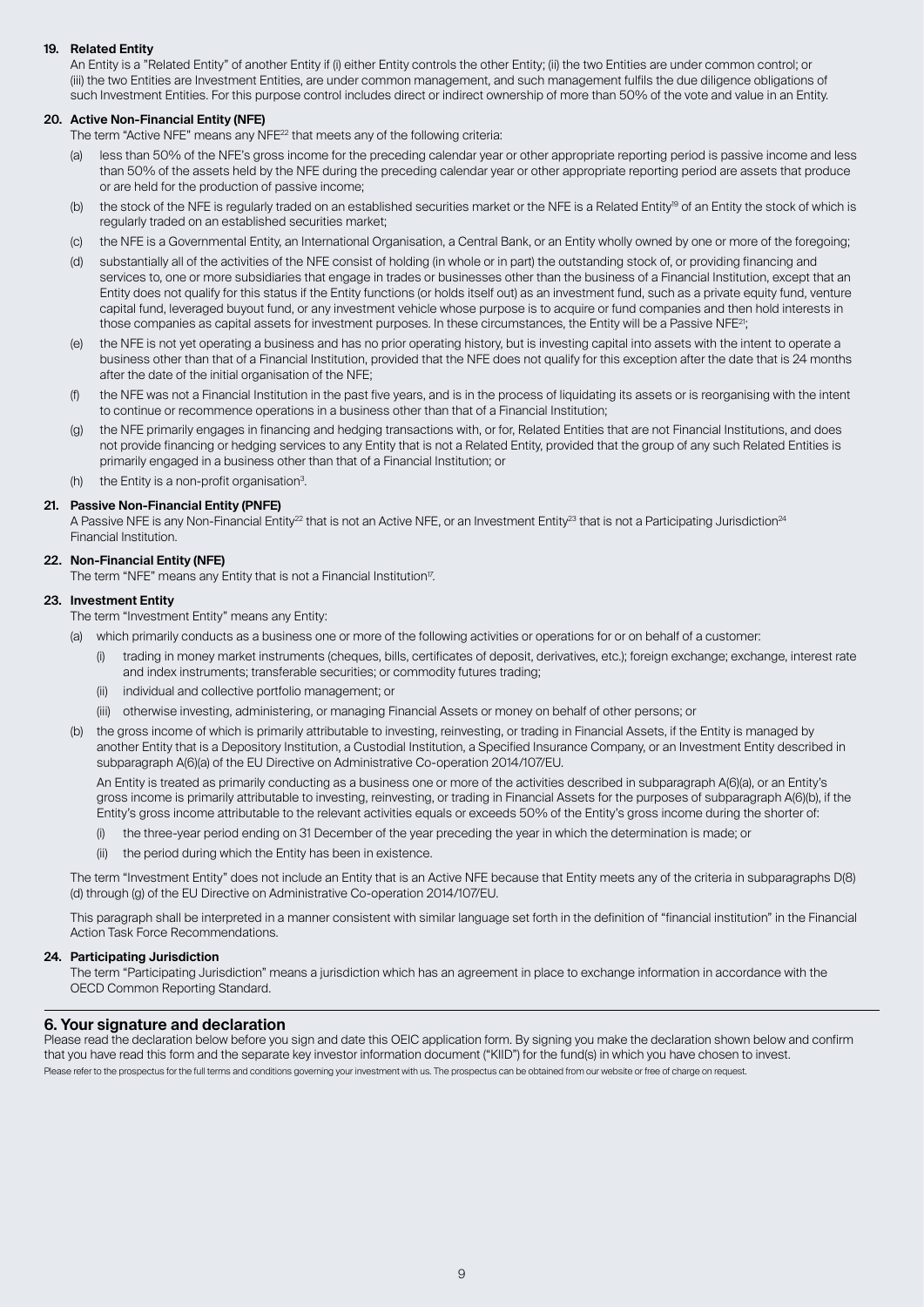# **Declaration: To First Sentier Investors (UK) Funds Limited**

#### **I/We declare that:**

- I am/We are aged 18 or over:
- I/We have checked the information about me in this form and otherwise provided by me and it is correct to the best of my knowledge and belief. I will notify First Sentier Investors (UK) Funds Limited of any changes to the information without delay;
- I am/We are not US Person(s) (as defined in the Prospectus) or acting for the account or benefit of a US Person;
- I am/We are not an ERISA Plan asset (ERISA Plan being defined in the prospectus).
- Unless otherwise specified I am/we are not a "Specified United States Person" under the tax laws of the U.S.\* or a non-U.S. entity with one or more Specified United States Persons as "substantial United States owners" or "Controlling Persons".
- \* For this purpose, a "Specified United States Person" will include, subject to certain exceptions, (A) an individual who is a citizen or resident of the U.S., (B) a partnership or corporation (including any entity treated as a partnership or corporation for U.S. tax purposes, such as a limited liability company) organised in or under the laws of the U.S. or any state of the U.S. thereof (including the District of Columbia), (C) any estate the income of which is subject to U.S. tax regardless of its source, and (D) any trust if (i) a court within the U.S. is able to exercise primary supervision over the administration of the trust and (ii) one or more United States persons have the authority to control all substantial decisions of the trust.
- I/We declare that I/we do not intend to sell or transfer any Shares which I/we may purchase to any person who is a Specified United States Person.

#### • I am/We are not a person resident or otherwise located in Canada.

#### **I/We agree and consent:**

- to First Sentier Investors (UK) Funds Limited contacting me/us at the email address stated overleaf;
- to notify First Sentier Investors (UK) Funds Limited immediately on becoming a US Person or holding on behalf or for the benefit of a US Person;
- to notify First Sentier Investors (UK) Funds Limited immediately on becoming a specified United States person;
- to notify First Sentier Investors (UK) Funds Limited immediately on becoming a person resident or otherwise located in Canada;
- to notify First Sentier Investors (UK) Funds Limited immediately in the event that the investor pursuant to this application becomes an ERISA Plan asset;
- not to transfer Shares to a US Person or a person who will hold the Shares on behalf or for the benefit of a US Person;
- to indemnify and hold harmless First Sentier Investors (UK) Funds Limited, the Investment Manager and First Sentier Investors ICVC and their respective agents from time to time for any costs or losses incurred, suffered or arising in connection with a breach of the above declarations and agreements and/or in relation to any late or non-payment of the settlement amount and/or my/our actions or failure to provide any information or documents requested by any of them to comply with the AEOI regimes or other laws or regulations.

#### **Declaration: To First Sentier Investors (UK) Funds Limited**

#### **I/We declare and agree:**

- I/We agree to provide on request in a timely manner any information or documentation in relation to myself/ourselves and, if and to the extent required, my/our direct or indirect beneficial owner(s)/Controlling Persons (if any), as may be necessary or desirable for the Company (or its agents) to comply with any reporting or other obligations and/or prevent the withholding of tax under the AEOI regimes.
- I/We acknowledge that the Company may, in accordance with the provisions of the Prospectus compulsorily redeem my/our shares in the Fund(s) if I/We acquire or are holding such units in breach of the requirements or in the circumstances detailed in the Prospectus of the Fund(s), whether at the point of my/our investment or thereafter; and

 I/We undertake to observe and be bound by any such decision by the Company and agree that the Company/Investment Manager shall not assume liability for any losses arising from a compulsory redemption of any of my/our shares in the Fund.

- I/We confirm that all the information provided by me/us in this Application Form and as otherwise provided by me/us to the Company/Investment Manager shall remain valid and I/We also undertake to immediately notify the Company/Investment Manager of any changes to such information.
- I/We acknowledge that if I/we provide information and documentation that is in any way misleading, or fail to provide the Company (and/or its agents) with the requested information and documentation necessary in either case to satisfy the Company's obligations under the AEOI regimes, the Company reserves the right: (i) to take any action and/or pursue all remedies at its disposal.
- I/we acknowledge that the Prospectus (General Information, Protection of client money) describes how you will settle purchases and redemptions of Shares with me/us, including where you will do so on a delivery versus payment basis and will not be required to treat the money as client money (provided you settle with me/us within the time frames required by the FCA Rules). I/we agree to you not treating my/our money as client money in those circumstances
- I/we acknowledge that the Investment Manager will treat me/us as a professional client under the FCA's categorisation rules. I/we acknowledge that we have the right to request that I am/we are re-categorised as a retail client but that that such re-categorisation may be refused by the Investment Manager. I/we acknowledge that the categorisation of a professional client means that I/we will not have the right to any complaints to the Financial Ombudsman service nor will I/we be eligible for any compensation under the Financial Services Compensation Scheme.
- I/We confirm that all the information made by me/us in this Application Form shall remain valid and I/We also undertake to immediately notify you in writing if there is any change in my/our registration details above in the subsequent years.
- I/We agree to compensate the Company, First Sentier Investors (UK) Funds Limited, the Investment Manager (or their respective agents from time to time) from time to time for any losses or expenses arising in connection with a breach of the above declarations and agreements my/our actions or failure to provide any information or documents requested by any of them to comply with the AEOI regimes or other laws or regulations.
- I/We acknowledge that the KIID can be obtained from the website www.firstsentierinvestors.com or hard copies can obtained by contacting Client Services on 0800 587 4141 (+44 131 525 8870) and consent to being provided with the KIID in this form via the website.
- I/We have received and read the KIID for the relevant share class.

| If you wish to write to us:        | If you wish to call us:                                                                                            |  |
|------------------------------------|--------------------------------------------------------------------------------------------------------------------|--|
| <b>Dealing Services</b>            | Regarding placing a deal or have a deal query:                                                                     |  |
| First Sentier Investors (UK) Funds | Telephone: 0800 587 3388 (UK Investors) or +44 203 528 4102 Fax: +44 207 964 2727                                  |  |
| Limited                            | Regarding a general query:                                                                                         |  |
| PO BOX 404                         | Telephone: 0800 587 4141 (+44 131 525 8870) Fax: +44 131 272 2505                                                  |  |
| Darlington                         | 9.00 am to 5.00 pm (UK time) Monday to Friday except for bank holidays in England and Wales, the last business day |  |
| DL19UZ                             | before Christmas and other days at the ACD's discretion.                                                           |  |
|                                    |                                                                                                                    |  |

#### **Use of Customer Information**

The personal information that you provide in this application form will be processed by First Sentier Investors (UK) Funds Limited or its agents or third party administrators in accordance with the privacy notice provided alongside this application form (the "Privacy Notice"). In the event of an inconsistency between the content of this application form and the content of the Privacy Notice, the Privacy Notice will prevail.

#### **Notes**

- 1. No application (including any transfer application) will be processed until all required information has been provided by the applicant. The Authorised Corporate Director reserves the right to reject any application at its sole discretion.
- 2. UK regulations require the Company to collect and disclose certain information about each investor and certain related persons and their investments in the Company to HM Revenue & Customs and/or other tax authorities overseas. These regulations (as amended or replaced from time to time) were enacted pursuant to an intergovernmental agreement signed by the UK with the United States to implement the US Foreign Account Tax Compliance Act ("FATCA") similar bilateral agreements the UK signed with each of the British Crown Dependencies and Gibraltar ("UK FATCA") and a multilateral agreement with the UK signed with various jurisdictions to implement a similar regime known as the OECD Common Reporting Standard ("CRS", and together with FATCA and UK FATCA and similar regimes, the "AEOI regimes"). The Company may have further future obligations under the CRS and similar AEOI regimes. All prospective investors should consult with their own advisors regarding the possible implications and classifications under the AEOI regimes of an investment in the Company.
- 3. The Company, Administrator and the Distributer reserve the right to request additional documents as are necessary to verify the identity of the applicant(s) for the purpose of anti-money laundering, counter terrorist financing and any other laws or regulations.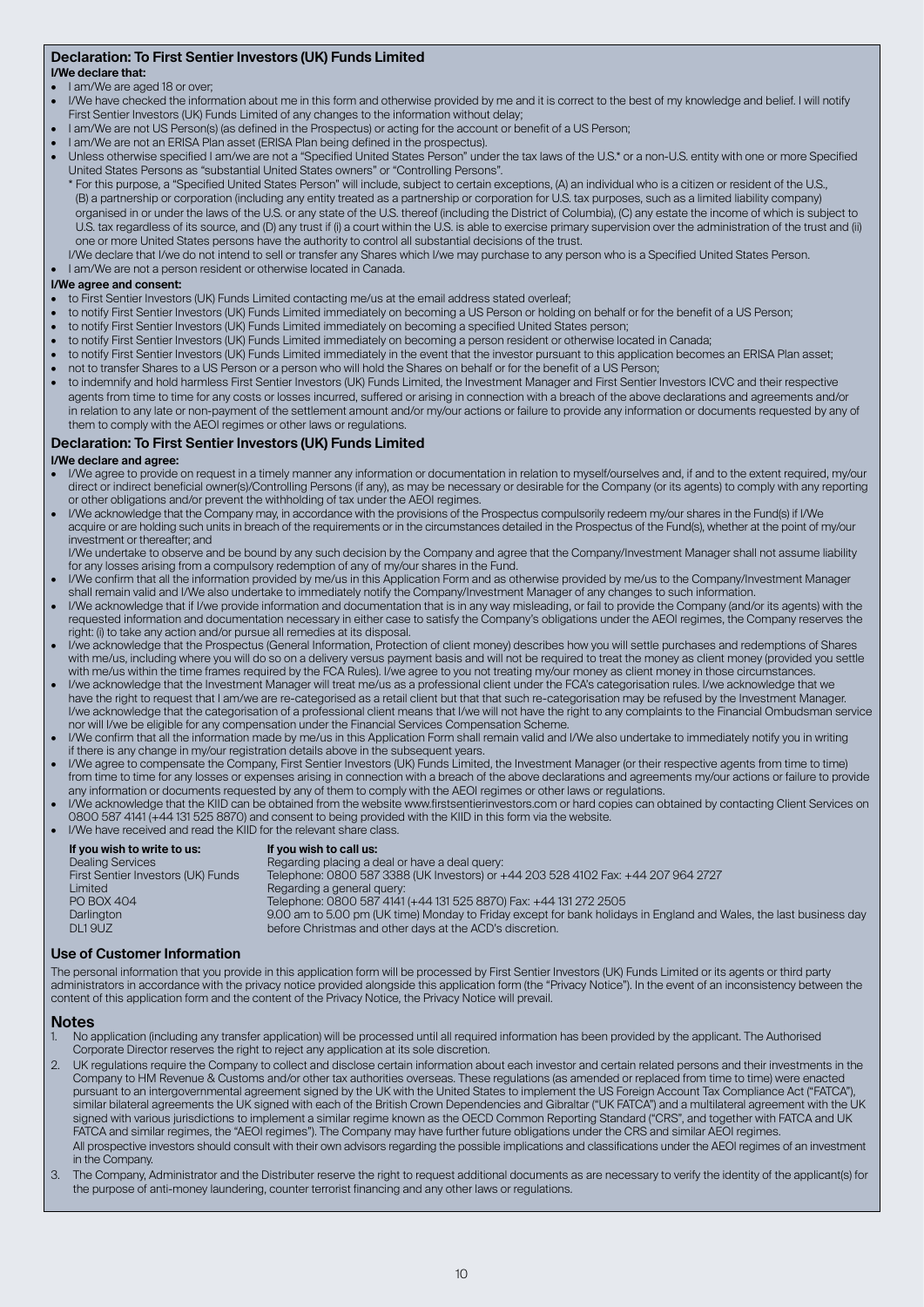### **Consent to Marketing**

**From time to time we and other First Sentier Investors group companies and their representatives may wish to send you information about other products and services available from First Sentier Investors by telephone, mail or email.**

**If you would like to receive such information, please tick this box.** 

# **By signing below you confirm your consent to the above use of your information.**

| <b>First applicant</b> | <b>Second applicant</b> |
|------------------------|-------------------------|
| Signature:             | Signature:              |
| Date:                  | Date:                   |

First Sentier Investors (UK) Funds Limited is authorised and regulated by the Financial Conduct Authority. Registered as a company in England and Wales with number 2294743. Registered office: Finsbury Circus House, 15 Finsbury Circus, London EC2M 7EB, (FCA registration number 143359).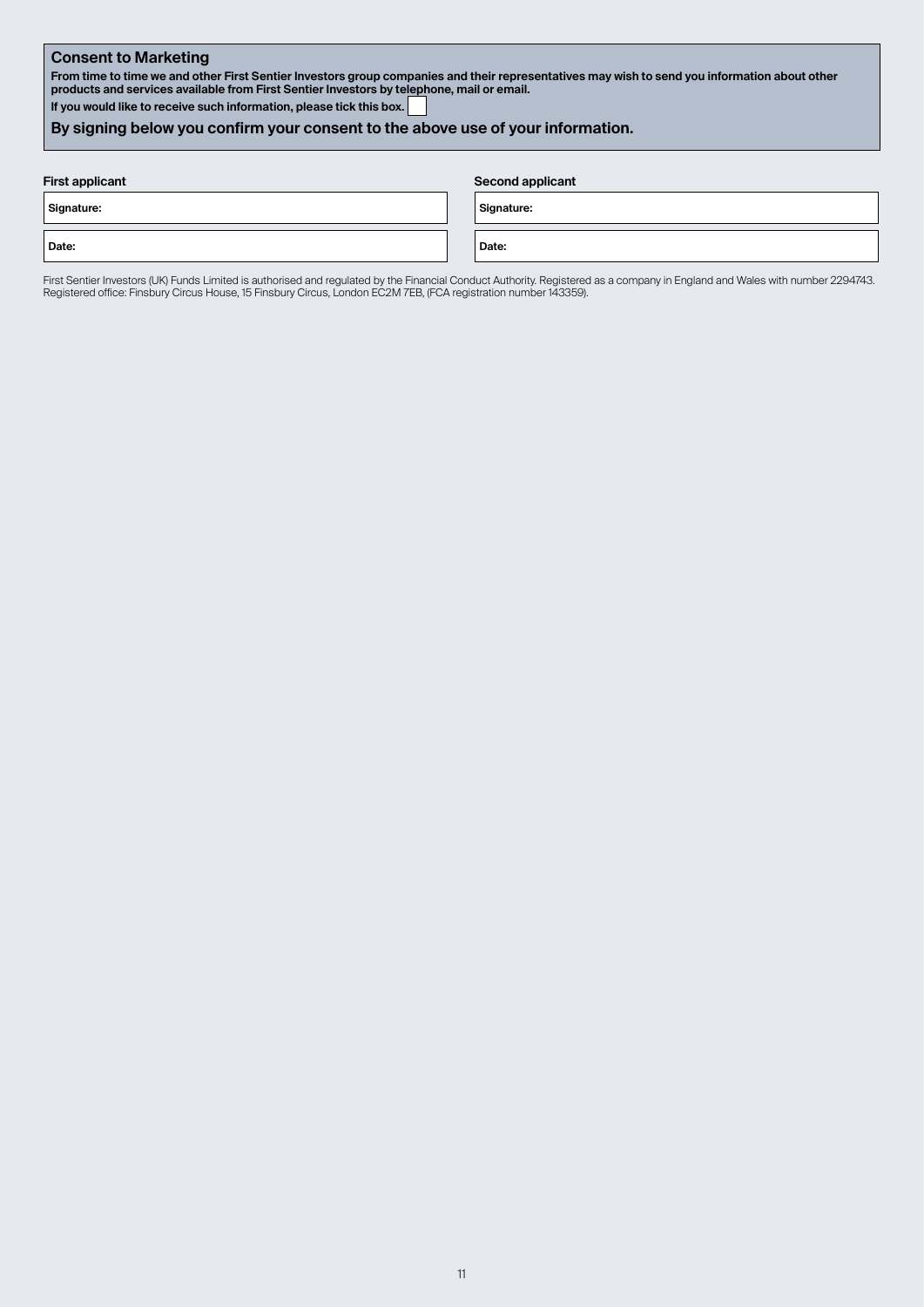# **Privacy Notice**

# **First Sentier Investors ICVC**

#### **Background**

This Notice gives information on how the First Sentier Investors (UK) group of companies collect, use and protect the personal data held about investors. **Information about us**

References in this Notice to First Sentier Investors (UK) will include the following companies:

#### **First Sentier Investors ICVC\***

#### **First Sentier Investors (UK) Funds Limited\***

(together **"we"**, **"us"** or **"our"**)

\*Authorised and regulated by the Financial Conduct Authority of the United Kingdom.

#### **Information we may collect**

First Sentier Investors (UK) collects from time to time, personal data on investors from a number of sources, including from: investor application forms; other First Sentier Investors (UK) forms (including website forms); correspondence, conversations with clients, advisers, intermediaries; business cards; third party service providers to our funds (for example, transfer agents, administrators, distributors, custodians, paying agents); client advisers; other third parties; and from public sources. This information may be collected directly from investors or indirectly from third parties, as follows:

#### **From you**

We may collect from you and process the following personal data:

• Your name; address (including proof of name and address); photo identification; contact details both personal and work (for example, your email and phone numbers); job title and company; nationality; citizenship; tax residency; date of birth; passport details; national insurance number and other tax details; adviser details; investment details; banking details; signed contracts with you; business cards, contact sheets and biographies; financial dealings; family connections; details of your company's directors, secretaries, authorised signatories and identification documents; details of any complaints made; data received from due diligence activities (such as anti-money laundering, politically exposed persons and sanctions checks); responses to surveys and competitions; fraud enquiries (for example, information from police reports); images captured by CCTV cameras on our premises; recordings of telephone conversations and electronic communications with our staff.

#### **From third parties**

We may collect personal data about you from third parties in particular:

- **• Third party service providers to our funds** (for example, transfer agents, registrars, administrators, distributors, custodians and paying agents) information received includes personal details of investors obtained from fund application forms such as: name; address; contact details; nationality; national insurance number; date of birth; tax residency; adviser details; investment details; bank account details.
- **• Your advisers (including independent financial advisers)** information received may include your name, address, gender, date of birth; bank details.
- **• Our vendors** such as Experian and World-Check information received includes the results of "Know Your Client", anti-money laundering, politically exposed persons and sanctions checks.
- **• Publically available sources** such as MandateWire and LinkedIn information available includes contact details of institutional investors (MandateWire) and details of job title, company, former employers and roles, and connections (LinkedIn).

#### **How we will use the information we collect**

The information we collect and use will depend on the nature of our business relationship with you, as follows:

- In relation to **prospective investors**, we may process personal data for identification purposes (prior to becoming an investor in our funds ), for the purposes of anti-money laundering, counter terrorist financing, suitability and appropriateness assessments, "Know Your Client" and credit-worthiness checks, and for any other applicable legal or regulatory reasons. Failure to provide relevant information will mean that we will not be able to on-board a potential investor.
- In relation to **investors in our funds**, we may process information collected for the purpose of account administration and other general business purposes (for example, for processing subscriptions and investments; maintaining the share register of investors, carrying out investor instructions; handling any complaints and enquiries; sending investor communications, including financial reports, valuations, corporate actions). In addition, in order to comply with regulatory obligations, we may collect and disclose certain information about our investors and certain related persons and their investments to HM Revenue & Customs and/or other relevant tax authorities overseas.
- We may from time to time process personal data of **investors** to comply with legal and regulatory requirements impacting our business. In particular, we may need in the context of our business: to obtain legal advice on legal and regulatory requirements; to report to relevant regulators; to comply with market opening and registration requirements in the conduct of our business.
- In relation to **intermediaries who introduce investors into our funds** (such as distributors, platforms and independent financial advisers), we may process personal data to conduct market research, gauge product sales or product performance or assess the creditworthiness of intermediaries. In addition, we may process the personal data of investors introduced to our funds, as outlined above.
- **• Monitoring purposes:** we may process personal data to analyse the performance of IT systems, monitor usage of resources and systems and to improve products, services and usability of our technology platform, including telephone calls and electronic communications with our staff which may be recorded for the purposes of retaining a record of communications, in the interests of security, for training and compliance monitoring purposes and/or to comply with legal or regulatory obligations.
- **• Where you have provided your consent, we may process your personal data for the purposes of informing you (for example, by telephone, mail and email) about other products and services available from the First Sentier Investors (UK) group of companies and of marketing campaigns and event invitations.**

We are entitled to use your personal data in these ways because:

- $\triangleright$  We have legal and regulatory obligations that we have to discharge;
- We may need to in order to establish, exercise or defend our legal rights or for the purpose of legal proceedings;
- ➢ The use of your personal data as described is necessary for our legitimate business interests (or the legitimate interests of one or more of our affiliates);
- $\triangleright$  The use of your personal data is necessary for the performance of a contract with you;
- ➢ You have provided your consent to us processing your personal data (other than for marketing purposes); or
- You have provided your consent to us processing your personal data for the purposes of informing you (for example, by telephone, mail or email) about other products and services available from the First Sentier Investors (UK) group of companies and of marketing campaigns and event invitations.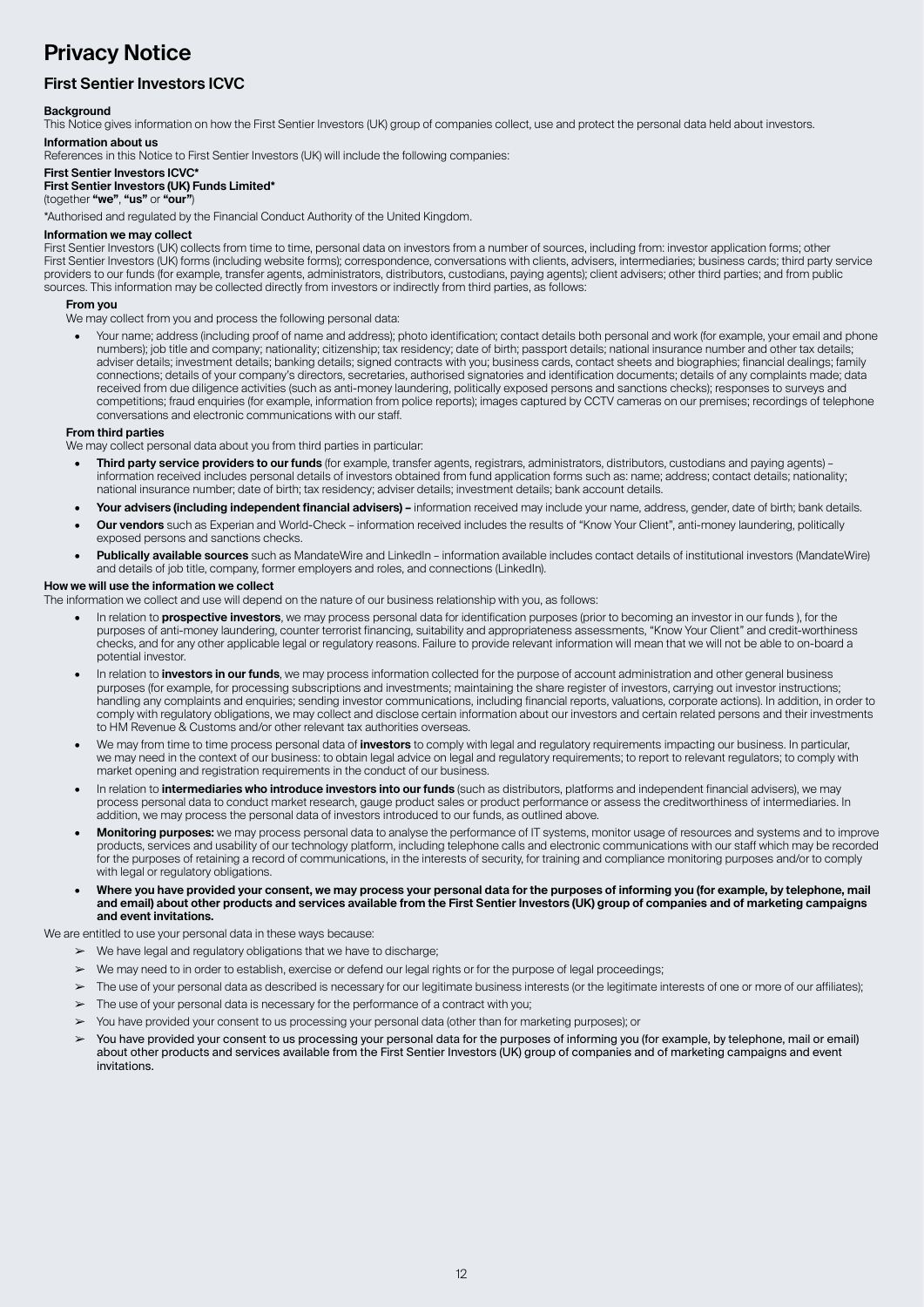#### **Disclosure of your information**

- We may disclose your personal data to any member of the First Sentier Investors (UK) group, which means our affiliates, for internal business and administrative purposes (including to administer our products and services and for prudential and risk management purposes) and, **where you have given your consent**, to provide you with information on related products and services. We may also disclose personal data relating to our clients to members of our group to whom we sub-delegate our services (for example, trade order execution and portfolio management).
- We may disclose your personal data to third parties that are specifically engaged by us to provide services to us, in which case we will require those parties to keep that information confidential and secure and to use it solely for the purpose of providing the specified services to us. The following is a list of the types of third parties who process your personal data on our behalf:
	- ➢ third party service providers to our funds (for example, transfer agents, administrators, distributors, custodians, paying agents and researchers). These third party service providers may also disclose and transfer your personal data to their affiliates or other third party contractors.
	- ➢ credit reference agencies, debt collection agencies and other companies for use in credit decisions, for fraud prevention, to pursue debtors and for the verification of identity
	- ➢ document execution vendors in relation to the execution of contracts with our clients;
	- $\blacktriangleright$  insurance brokers:
	- ➢ professional advisers (for example, accountants/tax advisors and legal advisors).
- If you use a financial adviser (as indicated on your investor application form), then details of your investments and valuations may also be provided to such financial adviser.
- We may disclose to relevant tax authorities, regulators, government departments or competent authorities of the UK or of other countries, any personal data (including tax status, identity or residency or other personal and payment information, documents or self-certifications) in order to comply with a court order or to meet legal and regulatory requirements arising in the conduct of our business. Such disclosure may be made directly to such regulators or competent authorities or made indirectly to our advisers or providers who will make such filings or disclosures on our behalf.

#### **Transfers outside the UK and EEA**

We may transfer your personal data to our overseas affiliates (including outside the UK or EEA) and/or allow the information to be accessed by our affiliates and their employees outside the UK or EEA as well as within. It may also be processed by personnel operating outside the UK or EEA who work for us or for one of our third party service providers.

Where we transfer your personal data outside the UK or EEA, we will ensure that it is protected in a manner that is consistent with how your personal data will be protected by us in the UK or EEA or that the transfer is otherwise compliant with data protection laws. This can be done in a number of ways, for example:

➢ the country that we send the data to might be approved by the UK Information Commissioner's Office or the European Commission;

- the recipient might have signed up to a contract based on "model contractual clauses" approved by the UK Information Commissioner's Office or the European Commission, obliging them to protect your personal data;
- ➢ where data protection laws permit us to transfer your personal data outside the UK or EEA.

You can obtain more details of the protection given to your personal data when it is transferred outside the UK or EEA by e-mailing us at infouk@firstsentier.com or writing to us at *First Sentier Investors (UK) Funds Ltd, PO Box 404, Darlington, DL1 9UZ.*

#### **How long will we store your data?**

Personal data held by us will be kept confidential. How long we hold your personal data for will vary and will be determined by various criteria, including:

- the purpose for which we are using it we will need to keep the data for as long as is necessary for that purpose; and
- legal obligations laws or regulation may set a minimum period for which we have to keep your personal data.

#### **Your rights in relation to your data**

#### If you wish to contact us for any of the reasons below, please e-mail us at infouk@firstsentier.com or write to us at First Sentier Investors (UK) Funds Ltd. **PO Box 404, Darlington, DL1 9UZ:-**

- You have a **right to access** the information which we hold about you. If you wish to make an application to access or obtain this information, please contact us. In some circumstances, you have the right to receive some personal data in a structured, commonly used and machine-readable format and/ or request that we transmit that data to a third party where this is technically feasible. Please note that this right only applies to personal data which you have provided to us.
- We take reasonable steps to ensure that the personal data we collect, use or disclose is **accurate, complete and up to date**. Please contact us if any of the details you have provided change. Please also contact us if you believe that the information we have about you is not accurate, complete or up to date.
- If you wish us to **erase or restrict** using your data, please contact us. We may need to discuss with you the basis of your request as there may be circumstances where we are legally entitled to continue processing your personal data/refuse your request.
- If you have previously provided your consent to our use of your data (other than for marketing purposes) and you wish to **withdraw such consent**, please contact us. We may need to discuss with you whether our use of your data needs to continue for lawful purposes (i.e. because we have another legitimate reason (other than your consent) for doing so).
- **• If you have previously consented to being sent information about other products and services available from the First Sentier Investors (UK) group of companies, you may withdraw such consent by contacting us.**
- If you have any **complaints** in relation to the way we have used your information, please contact us in the first instance. You also have the right to lodge a complaint with the **Information Commissioner's Office** at *Wycliffe House, Water Lane, Wilmslow, Cheshire, SK9 5AF (Tel: 0303 123 1113),* if you think that any of your rights have been infringed by us.

#### **Other Products and Services**

If you would like to receive further information from us about other products or services offered by First Sentier Investors (UK) Group, please ensure you tick the relevant box on the appropriate application form or contact us by e-mailing us at infouk@firstsentier.com or writing to us at *First Sentier Investors (UK) Funds Ltd, PO Box 404, Darlington, DL1 9UZ.*

#### **Changes to our Privacy Notice**

This Notice was updated on 6 April 2022. We reserve the right to change this Notice at any time.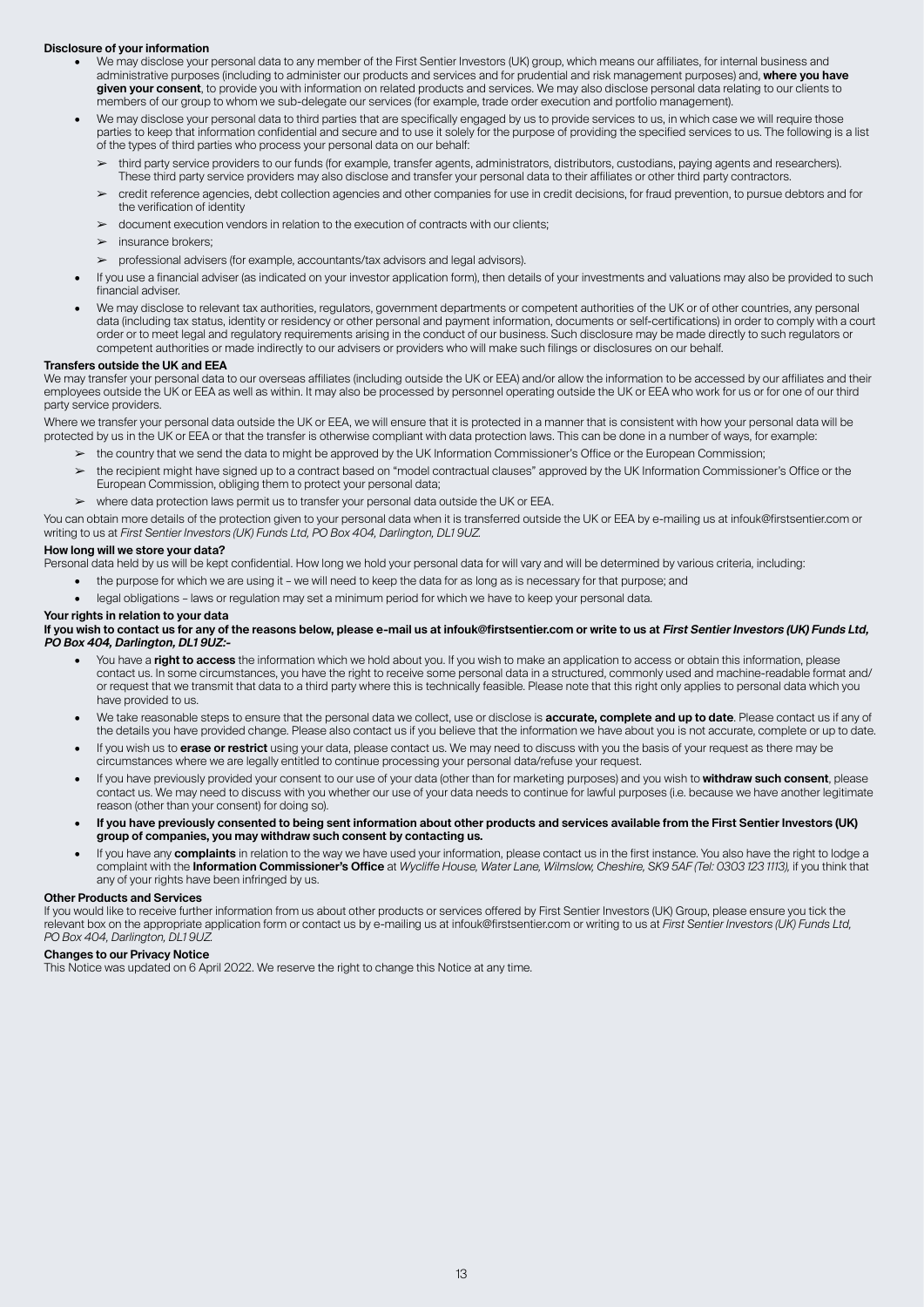# **Coverall Renunciation Form**

**(In the absence of a successfully authenticated Coverall Renunciation Form, an original signed "wet ink" settlement instruction should be posted for each redemption trade)**

**To: First Sentier Investors (UK) Funds Limited (the "Manager") and The Bank of New York Mellon (International Limited (the "Registrar") (and their respective administrator(s)) of First Sentier Investors ICVC (the "ICVC")**

**From:** [full legal name of registered shareholder/unitholder] **(the "Holder")**:

|--|

(1) authorises the Manager to accept all instructions given by the Holder received in writing or via telephone, facsimile and electronic communication system for the redemption of shares in the ICVC that are registered in the Holder's name under:

any and all account designations whatsoever; OR

the specific account number(s) and/or designation(s) listed as follows;

[insert specific account number(s) and/or designation(s)];

(Only one option above can apply. Please tick/cross the box for the option you wish to apply or if typing please delete the sections that are not applicable.)

(2) (upon the Manager's receipt of each such redemption instruction) instructs the Registrar to transfer or cancel (as appropriate) those shares out of or held in the Holder's name; and

(3) instructs the Manager to pay the redemption proceeds by CHAPS to the bank account with the details specified below:

| EURL<br>Please Select Account Currency*: GBP<br>USD <sup>1</sup> |  |
|------------------------------------------------------------------|--|
| Bank name:                                                       |  |
| Sort code:                                                       |  |
| Account name:                                                    |  |
| Account number:                                                  |  |
| Swift ID:                                                        |  |
| Swift ID of Beneficiary (If Applicable):                         |  |
| <b>IBAN Number:</b>                                              |  |
| Email address<br>(for receiving payment pre-advice):             |  |

\* Only one currency can be specified. Separate forms should be completed for each different currency holding. The currency of the bank account specified must match the currency of the share class.

The Holder agrees that, it will have renounced its title in and rights to the relevant shares so redeemed under the relevant redemption instruction once the above 3 steps have taken place. It is the intention of the parties that this document take effect as an instrument of transfer to the Manager of any shares that are so redeemed and in respect of which the payment is duly made. Accordingly, in consideration of such payment, the Holder hereby renounces title to such shares and instructs the reregistration of such shares in the name of the Manager.

The Holder agrees that it will not seek to claim against the Manager for any costs, losses or expenses that it may incur as a result of the Manager acting in good faith in accordance with this renunciation form pursuant to any incorrect or fraudulent instructions to redeem shares, given or purporting to be given by or on behalf of the Holder. In addition, the Holder will indemnify the Manager against all costs, losses, claims and expenses that the Manager may incur by accepting in good faith any incorrect or fraudulent instructions made or purporting to be made under this renunciation form.

The Holder further agrees to provide individual forms of renunciation in relation to specific transactions as the Manager or the Registrar may from time to time require.

This renunciation form will continue in force unless and until amended, withdrawn or terminated in writing by the Holder or the Manager, delivered to the other by post to their registered address. **Please note that in order to set up a coverall renunciation we require one or more authorised signatures from your organisation in line with your authorised signatory list.**

| FOR AND ON BEHALF OF    |                         |  |
|-------------------------|-------------------------|--|
| <b>SIGNATURE</b>        | <b>SIGNATURE</b>        |  |
| PRINT NAME              | PRINT NAME              |  |
| <b>POSITION</b>         | <b>POSITION</b>         |  |
| <b>DATE</b>             | <b>DATE</b>             |  |
| <b>TELEPHONE NUMBER</b> | <b>TELEPHONE NUMBER</b> |  |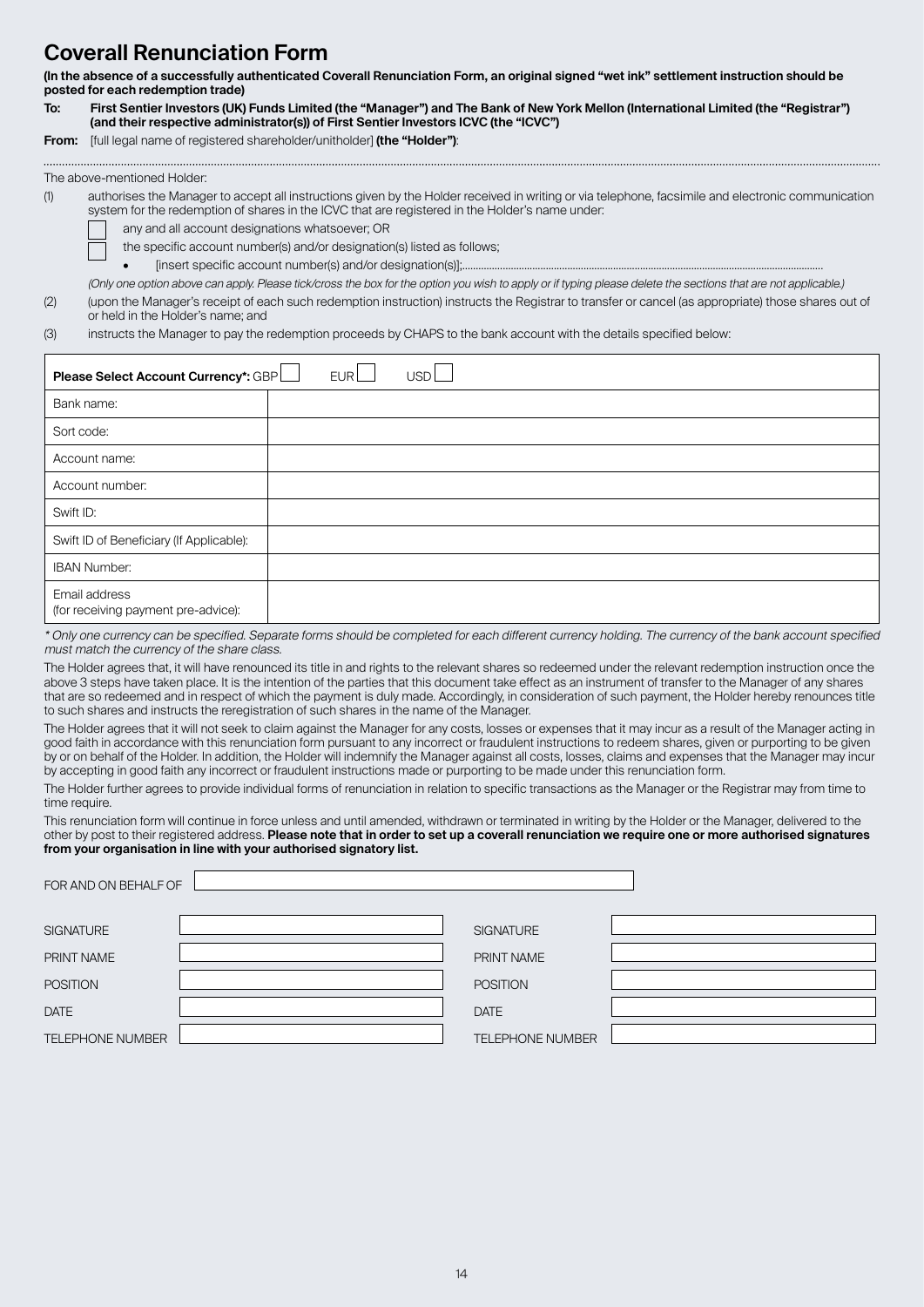# **Settlement Bank Account Details**

**Our subscription settlement timescale is T+4 (Trade date plus four working days). Once confirmation of your trade has been received then the appropriate bank account details below can be used to settle. Please note that we can only accept payment in the currency of the share class into which you have invested.**

# **GBP Bank Details**

| Swift Code:              | BARCGB22                                                                         |
|--------------------------|----------------------------------------------------------------------------------|
| Sort Code:               | 20 00 00                                                                         |
| Account number: 23577287 |                                                                                  |
|                          | Account name: FIRST SENTIER INVESTORS (UK) FUNDS LIMITED - OPERATING GBP ACCOUNT |
| IBAN number:             | GB59 BARC 2000 0023 5772 87                                                      |

# **Euro Bank Details**

| Swift Code:              | BARCGB22                                                                         |
|--------------------------|----------------------------------------------------------------------------------|
| Sort Code:               | 20 00 00                                                                         |
| Account number: 78262866 |                                                                                  |
|                          | Account name: FIRST SENTIER INVESTORS (UK) FUNDS LIMITED - OPERATING EUR ACCOUNT |
| IBAN number:             | GB49 BARC 2000 0078 2628 66                                                      |

# **USD Bank Details**

| Swift Code:              | BARCGB22                                                                         |
|--------------------------|----------------------------------------------------------------------------------|
| Sort Code:               | 20 00 00                                                                         |
| Account number: 43172000 |                                                                                  |
|                          | Account name: FIRST SENTIER INVESTORS (UK) FUNDS LIMITED - OPERATING USD ACCOUNT |
| IBAN number:             | GB14 BARC 2000 0043 1720 00                                                      |